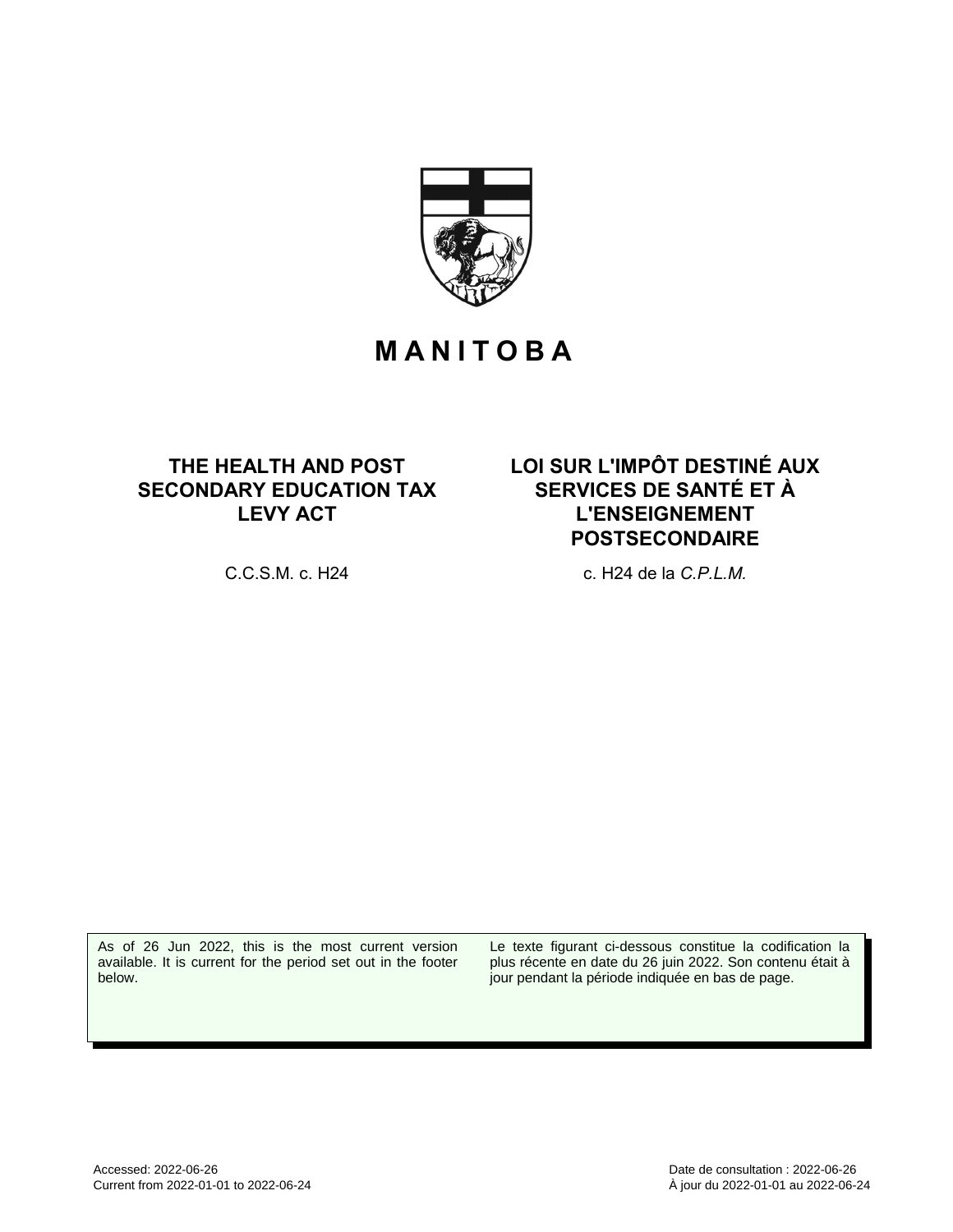#### LEGISLATIVE HISTORY / HISTORIQUE C.C.S.M. c. H24 / c. H24 de la C.P.L.M.

#### **LEGISLATIVE HISTORY**

#### *The Health and Post Secondary Education Tax Levy Act*, C.C.S.M. c. H24

| <b>Enacted by</b>                                                 | Proclamation status (for provisions in force by proclamation) |
|-------------------------------------------------------------------|---------------------------------------------------------------|
| RSM 1987, c. H24                                                  | whole Act: in force on 1 Feb 1988 (Man. Gaz.: 6 Feb 1988)     |
| <b>Amended by</b>                                                 |                                                               |
| RSM 1987 Corr.                                                    |                                                               |
| SM 1987-88, c. 27, s. 12<br>(RSM 1987 Supp., c. 28, s. 3)         | in force on 19 Aug 1987 (Man. Gaz.: 5 Sep 1987)               |
| SM 1987-88, c. 49, s. 11 to 18<br>(RSM 1987 Supp., c. 32, Part 1) |                                                               |
| SM 1988-89, c. 13, s. 14                                          |                                                               |
| SM 1988-89, c. 19, Part II                                        |                                                               |
| SM 1989-90, c. 15, Part 2                                         |                                                               |
| SM 1990-91, c. 12, s. 9                                           |                                                               |
| SM 1990-91, c. 13, Part 1                                         |                                                               |
| SM 1991-92, c. 31, Part 3                                         |                                                               |
| SM 1992, c. 52, Part 3                                            |                                                               |
| SM 1993, c. 46, Part 3                                            |                                                               |
| SM 1995, c. 30, Part 2                                            |                                                               |
| SM 1996, c. 66, Part 2                                            |                                                               |
| SM 1997, c. 49, Part 3                                            |                                                               |
| SM 1997, c. 52, s. 6                                              |                                                               |
| SM 1998, c. 30, Part 3                                            |                                                               |
| SM 2000, c. 39, Part 3                                            | s. 22 and 24: in force on 1 Jan 2002 (Man. Gaz.: 22 Dec 2001) |
| SM 2001, c. 41, Part 2                                            |                                                               |
| SM 2002, c. 19, Part 3                                            |                                                               |
| SM 2003, c. 4, Part 3                                             |                                                               |
| SM 2004, c. 43, Part 3                                            |                                                               |
| SM 2005, c. 40, Part 3                                            |                                                               |
| SM 2006, c. 34, s. 259                                            | in force on 1 Jan 2007 (Man. Gaz.: 6 Jan 2007)                |
| SM 2007, c. 6, Part 3                                             |                                                               |
| SM 2008, c. 42, s. 43                                             |                                                               |
| SM 2011, c. 41, Part 3                                            |                                                               |
| SM 2015, c. 40, Part 3                                            |                                                               |
| SM 2016, c. 10, Part 1                                            |                                                               |
| SM 2017, c. 40, s. 84                                             |                                                               |
| SM 2020, c. 21, Part 2<br>(am. by SM 2021, c. 61, s. 80)          |                                                               |
| SM 2021, c. 61, Part 2                                            |                                                               |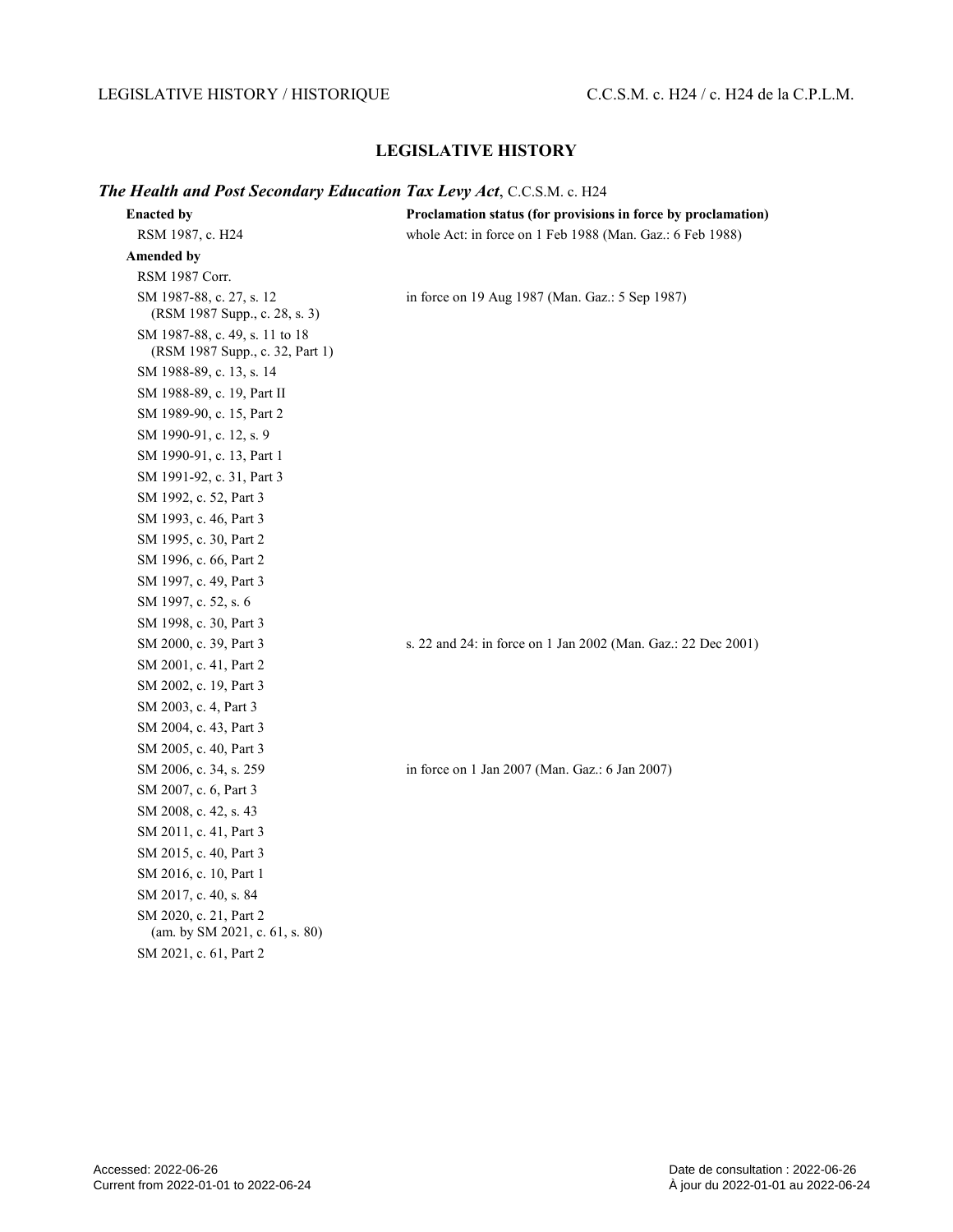# LEGISLATIVE HISTORY / HISTORIQUE C.C.S.M. c. H24 / c. H24 de la C.P.L.M.

## **HISTORIQUE**

# *Loi sur l'impôt destiné aux services de santé et à l'enseignement postsecondaire*, c. H24 de la C.P.L.M.

| Édictée par                                                                | État des dispositions qui entrent en vigueur par proclamation                          |
|----------------------------------------------------------------------------|----------------------------------------------------------------------------------------|
| L.R.M. 1987, c. H24                                                        | l'ensemble de la Loi : en vigueur le 1er févr. 1988 (Gaz. du Man. : 6 févr. 1988)      |
| Modifiée par                                                               |                                                                                        |
| L.R.M. 1987 corr.                                                          |                                                                                        |
| L.M. 1987-88, c. 27, art. 12<br>(L.R.M. 1987 Suppl., c. 28, art. 3)        | en vigueur le 19 août 1987 (Gaz. du Man. : 5 sept. 1987)                               |
| L.M. 1987-88, c. 49, art. 11 à 18<br>(L.R.M. 1987 Suppl., c. 32, partie 1) |                                                                                        |
| L.M. 1988-89, c. 13, art. 14                                               |                                                                                        |
| L.M. 1988-89, c. 19, partie II                                             |                                                                                        |
| L.M. 1989-90, c. 15, partie 2                                              |                                                                                        |
| L.M. 1990-91, c. 12, art. 9                                                |                                                                                        |
| L.M. 1990-91, c. 13, partie 1                                              |                                                                                        |
| L.M. 1991-92, c. 31, partie 3                                              |                                                                                        |
| L.M. 1992, c. 52, partie 3                                                 |                                                                                        |
| L.M. 1993, c. 46, partie 3                                                 |                                                                                        |
| L.M. 1995, c. 30, partie 2                                                 |                                                                                        |
| L.M. 1996, c. 66, partie 2                                                 |                                                                                        |
| L.M. 1997, c. 49, partie 3                                                 |                                                                                        |
| L.M. 1997, c. 52, art. 6                                                   |                                                                                        |
| L.M. 1998, c. 30, partie 3                                                 |                                                                                        |
| L.M. 2000, c. 39, partie 3                                                 | art. 22 et 24 : en vigueur le 1 <sup>er</sup> janv. 2002 (Gaz. du Man. : 22 déc. 2001) |
| L.M. 2001, c. 41, partie 2                                                 |                                                                                        |
| L.M. 2002, c. 19, partie 3                                                 |                                                                                        |
| L.M. 2003, c. 4, partie 3                                                  |                                                                                        |
| L.M. 2004, c. 43, partie 3                                                 |                                                                                        |
| L.M. 2005, c. 40, partie 3                                                 |                                                                                        |
| L.M. 2006, c. 34, art. 259                                                 | en vigueur le 1er janv. 2007 (Gaz. du Man. : 6 janv. 2007)                             |
| L.M. 2007, c. 6, partie 3                                                  |                                                                                        |
| L.M. 2008, c. 42, art. 43                                                  |                                                                                        |
| L.M. 2011, c. 41, partie 3                                                 |                                                                                        |
| L.M. 2015, c. 40, partie 3                                                 |                                                                                        |
| L.M. 2016, c. 10, partie 1                                                 |                                                                                        |
| L.M. 2017, c. 40, art. 84                                                  |                                                                                        |
| L.M. 2020, c. 21, partie 2<br>(mod. par L.M. 2021, c. 61, art. 80)         |                                                                                        |
| L.M. 2021, c. 61, partie 2                                                 |                                                                                        |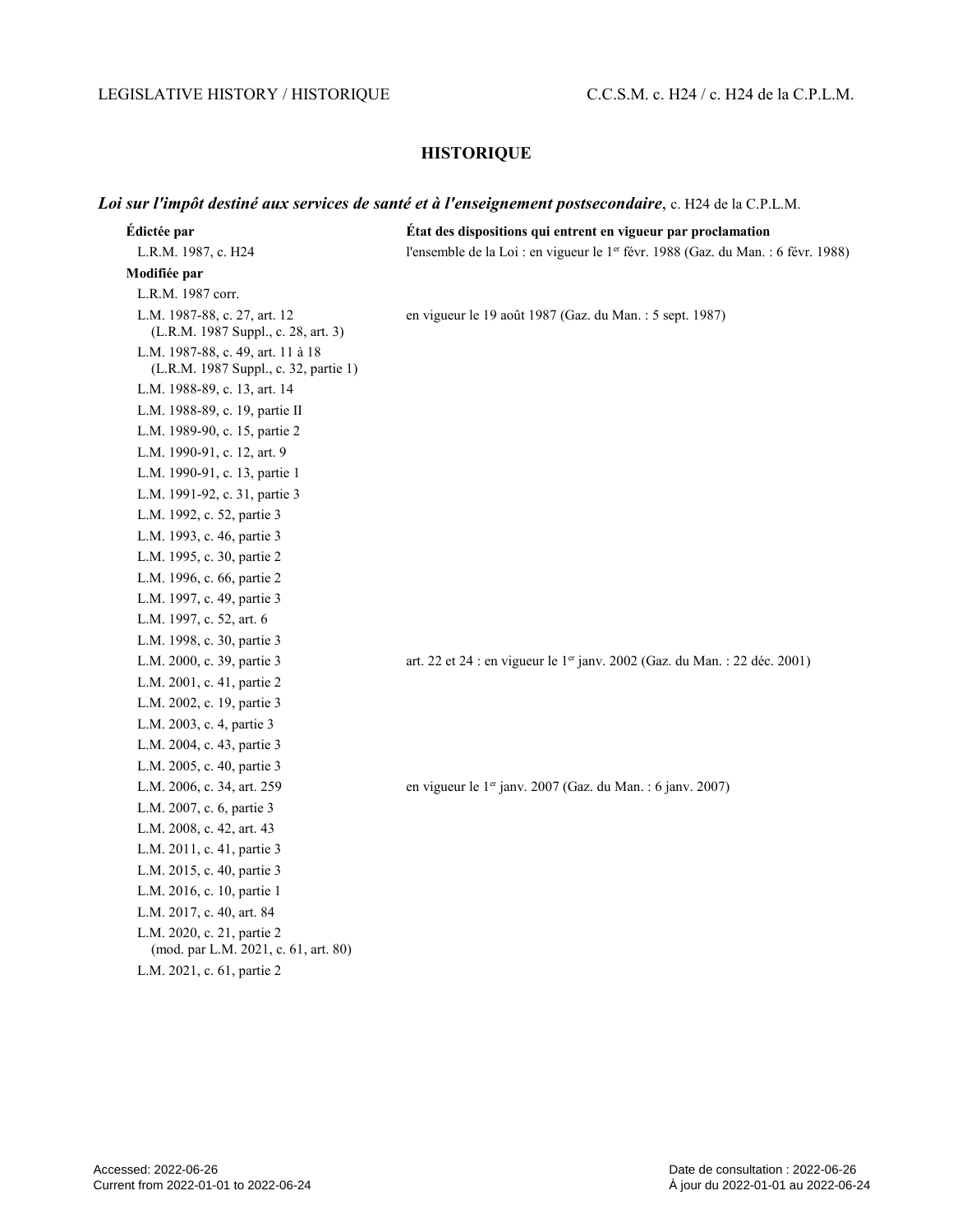#### **CHAPTER H24**

#### **THE HEALTH AND POST SECONDARY EDUCATION TAX LEVY ACT**

#### TABLE OF CONTENTS

#### Section

- 1 Definitions
- 1.1 Meaning of certain terms
- 1.2 Administration and enforcement
- 2 Interpretation
- 3 Imposition of tax and exemptions
- 3.1 Repealed
- 3.2 Interjurisdictional common carriers
- 3.3 Repealed
- 4 Ceasing to have permanent establishment in Manitoba
- 5 Reporting by employers generally
- 6 Repealed
- 7 Reporting by non-associated employers
- 8-37 Repealed
- 38 Regulations
- 39-40 Repealed

#### **CHAPITRE H24**

#### **LOI SUR L'IMPÔT DESTINÉ AUX SERVICES DE SANTÉ ET À L'ENSEIGNEMENT POSTSECONDAIRE**

#### TABLE DES MATIÈRES

#### Article

- 1 Définitions
- 1.1 Autres définitions
- 1.2 Application et exécution
- 2 Interprétation
- 3 Établissement de l'impôt et exemptions<br>3.1 Abrogé
- Abrogé
- 3.2 Transporteurs publics interterritoriaux
- 3.3 Abrogé
	- 4 Fermeture de l'établissement permanent au Manitoba
	- 5 Rapports annuels des employeurs
- 6 Abrogé
- 7 Rapport annuel des employeurs non associés
- 8-37 Abrogés
- 38 Règlements
- 39-40 Abrogés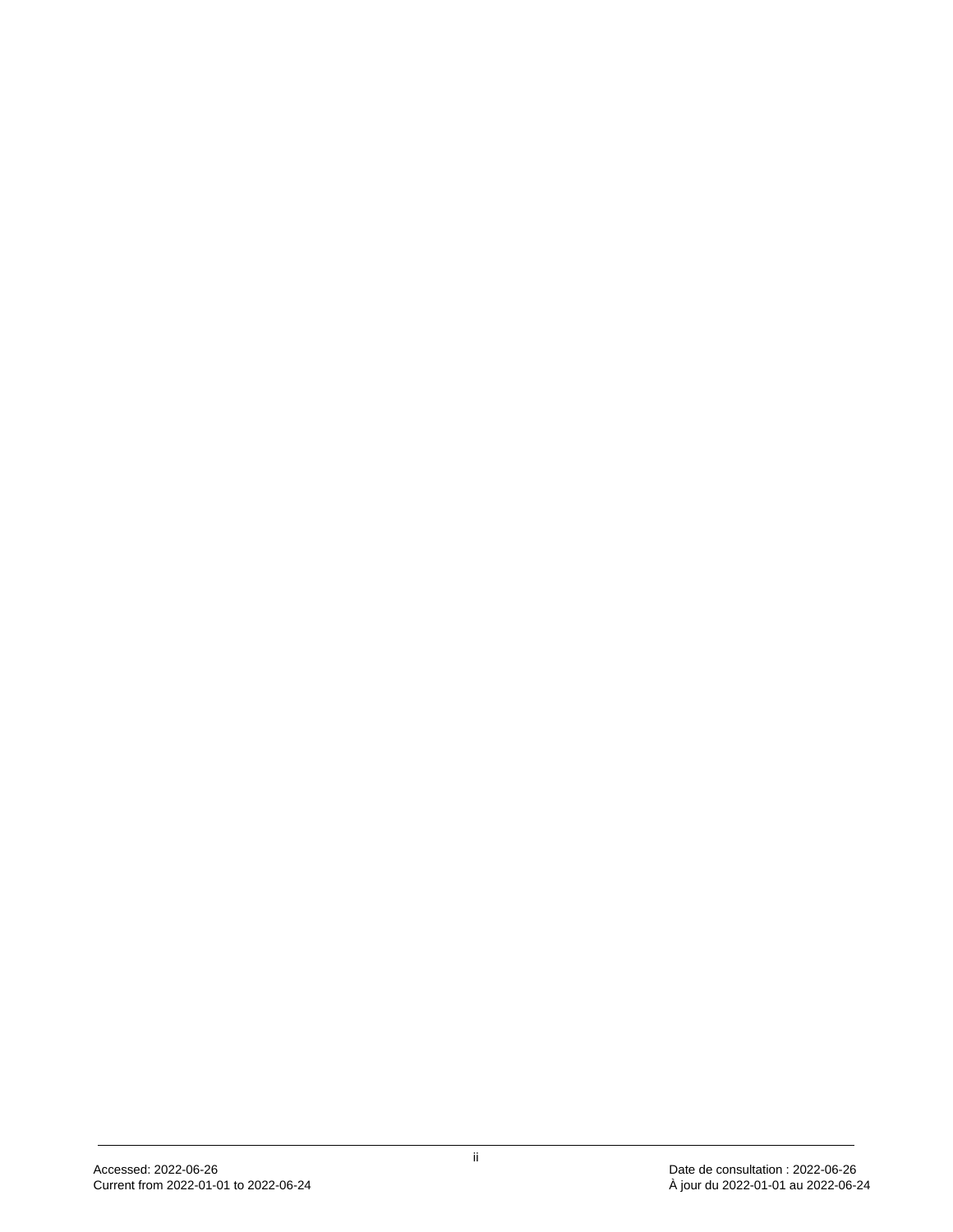#### **CHAPTER H24 CHAPITRE H24**

#### **THE HEALTH AND POST SECONDARY EDUCATION TAX LEVY ACT**

#### **LOI SUR L'IMPÔT DESTINÉ AUX SERVICES DE SANTÉ ET À L'ENSEIGNEMENT POSTSECONDAIRE**

HER MAJESTY, by and with the advice and consent of the Legislative Assembly of Manitoba, enacts as follows:

#### **Definitions**

**1** In this Act,

**"business"** means an undertaking or activity of any kind whatsoever whether or not it is carried on for gain or profit and, without limiting the generality of the foregoing, includes the carrying on of government or of government function; (« entreprise »)

**"corporate partner"** means a corporation that is a partner in a partnership; (« corporation membre »)

**"director"** means the Deputy Minister of Finance or any Assistant Deputy Minister of Finance; (« directeur »)

**"employee"** means any individual employed by an employer, including an officer of an employer, receiving remuneration in respect of the performance of the duties of the employment or the office; (« employé »)

SA MAJESTÉ, sur l'avis et du consentement de l'Assemblée législative du Manitoba, édicte :

#### **Définitions**

**1** Les définitions qui suivent s'appliquent à la présente loi.

#### **« administration locale »**

a) Municipalité;

b) commission scolaire d'une division ou d'un district scolaire;

c) district d'administration locale;

d) conseil d'une collectivité que vise la *Loi sur les affaires du Nord* ;

e) conseil, commission ou organisme sans personnalité juridique, créé par une municipalité afin d'exercer pour son compte l'une quelconque de ses fonctions. ("local government body")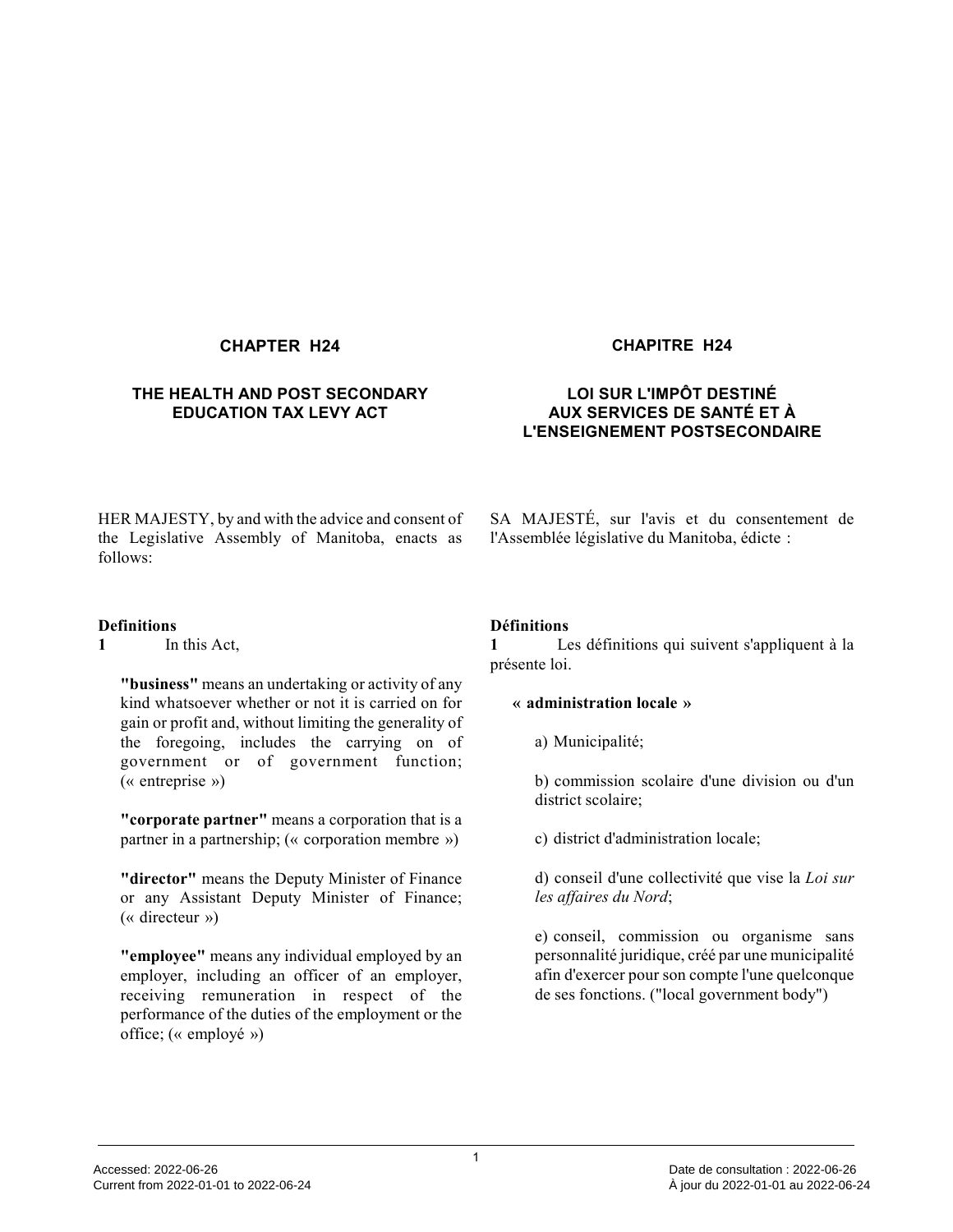**"employer"** means a person paying remuneration to an employee and includes

(a) a partnership or trust paying remuneration to an employee,

- (b) the government,
- (c) the Government of Canada, and

(d) a trustee in bankruptcy, assignee, liquidator, receiver, administrator or other person administering, managing, winding-up, controlling or otherwise dealing with an employer's property or business; (« employeur »)

#### **"local government body"** means

(a) a municipality,

(b) a board of trustees of a school division or school district,

(c) a local government district,

(d) a council of a community under *The Northern Affairs Act*, or

(e) any unincorporated board, commission or body created by a municipality for the purposes of carrying out any of the duties or functions of a municipality on behalf of the municipality; (« administration locale »)

**"minister"** means the member of the Executive Council charged by the Lieutenant Governor in Council with the administration of this Act; (« ministre »)

**"permanent establishment"** includes any fixed place of business and, without limiting the generality of the foregoing, includes a branch, a mine, an oil well, a gas well, a farm, timberland, a factory, a workshop, a warehouse, an office and an agency; (« établissement permanent »)

**« année »** Année civile. ("year")

**« corporation membre »** Corporation membre d'une société en nom collectif. ("corporate partner")

**« déclaration »** La déclaration d'impôt faite par l'employeur sous le régime de la présente loi. ("return")

**« directeur »** Le sous-ministre des Finances ou l'un quelconque de ses sous-ministres adjoints. ("director")

**« employé »** Tout individu qui est au service d'un employeur et qui reçoit une rémunération pour son travail; ce terme s'entend également de tout dirigeant au service de cet employeur. ("employee")

**« employeur »** Personne qui verse une rémunération à un employé. La présente définition vise notamment :

a) toute société en nom collectif ou fiducie qui verse une rémunération à un employé;

- b) le gouvernement;
- c) le gouvernement du Canada;

d) tout syndic de faillite, cessionnaire, liquidateur, séquestre, administrateur ou autre personne qui administre, gère, liquide ou contrôle les biens ou l'entreprise d'un employeur ou s'en occupe d'une autre façon. ("employer")

**« entreprise »** Entreprise ou activité, qu'elle soit ou non à but lucratif, qu'elle soit ou non un service gouvernemental. ("business")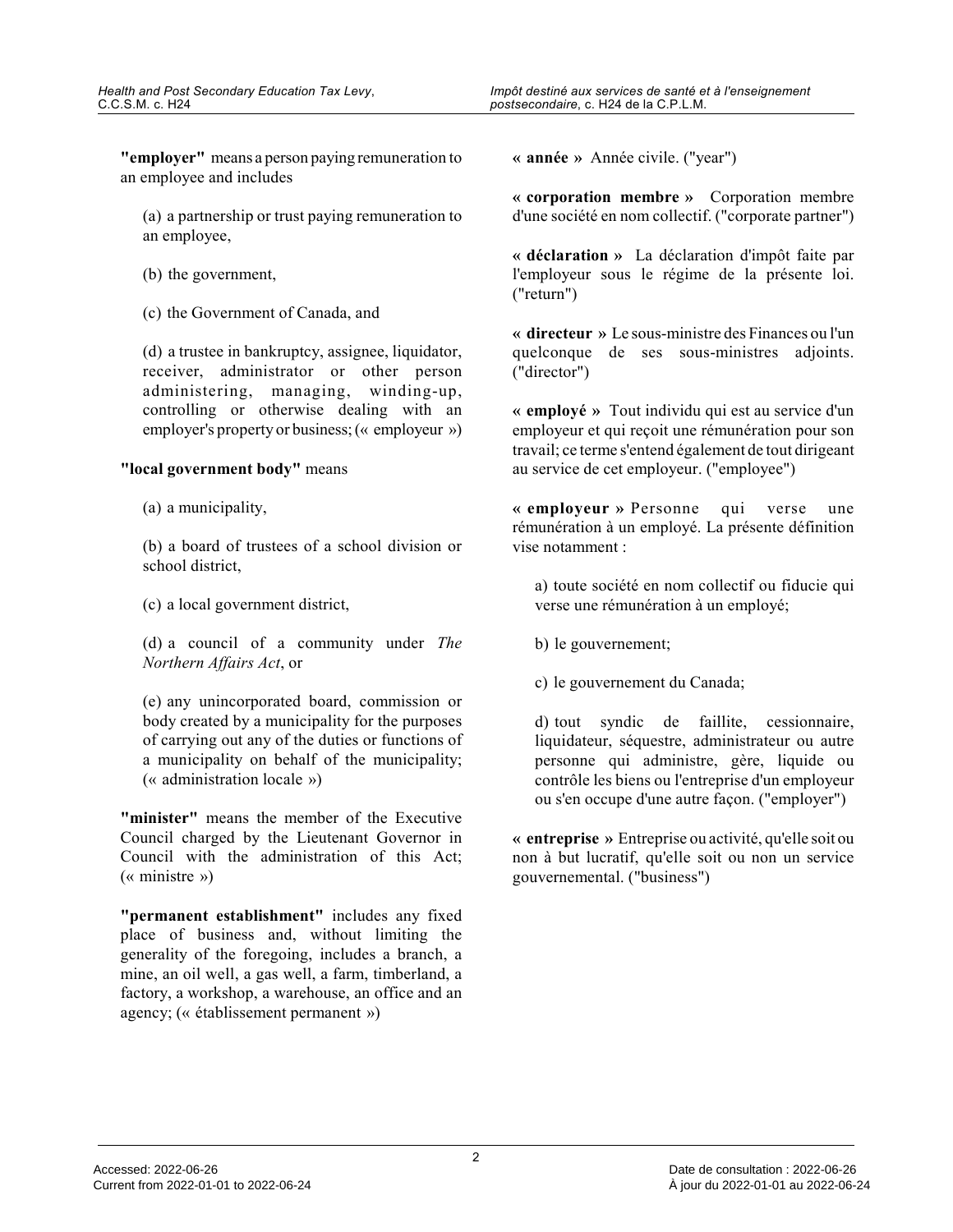#### **"remuneration"** includes

(a) any payment, benefit or allowance the amount or value of which is required by subsection 5(1) or section 6 or 7 of the *Income Tax Act* (Canada) to be included, as income from an office or employment, in computing the income of a person, and

(b) the amount paid or value of anything contributed by an employer to a plan or trust for the benefit of one or more employees of the employer unless, upon the payment, provision or allocation of an amount or benefit under the plan or trust to or for the benefit of an employee, no amount would be required by subsection 5(1) or section 6 or 7 of the *Income Tax Act* (Canada) to be included, as income from an office or employment, in computing the income of the employee,

but does not include

(c) a pension, annuity or superannuation benefit paid to a former employee after his or her retirement, or

(d) the amount or value of a payment or benefit received by an employee from or under a plan or trust referred to in clause (b), if the amount or value of the employer's contributions to the plan or trust has been included as remuneration; (« rémunération »)

**"return"** means the employer tax return under this Act; (« déclaration »)

**"subsidiary controlled corporation"** means a corporation more than 50% of the issued shared capital of which, having full voting rights under all circumstances, is owned directly or indirectly by the corporation to which it is subsidiary; (« filiale »)

**"tax"** means the tax imposed under this Act; (« impôt »)

**« établissement permanent »** Tout établissement fixe, et notamment, une succursale, une mine, un puits de pétrole, un puits de gaz, une ferme, une exploitation forestière, une usine, un atelier, un entrepôt, un bureau ou une agence. ("permanent establishment")

**« filiale »** Société dont plus de 50 % des actions émises et assorties du plein droit de vote appartiennent directement ou indirectement à une compagnie-mère. ("subsidiary controlled corporation")

**« impôt »** L'impôt prévu par la présente loi. ("tax")

**« ministre »** Le membre du Conseil exécutif, chargé par le lieutenant-gouverneur en conseil de l'application de la présente loi. ("minister")

**« rémunération »** S'entend notamment :

a) de tout paiement, prestation ou allocation dont le montant ou la valeur doit, par application du paragraphe 5(1) ou de l'article 6 ou 7 de la *Loi de l'impôt sur le revenu* (Canada), être inclus à titre de revenu tiré d'une charge ou d'un emploi dans le calcul du revenu d'une personne;

b) du montant versé ou de la valeur de ce qui a été fourni par un employeur à un régime ou à une fiducie au profit d'au moins un de ses employés sauf si, lorsqu'un montant ou un avantage prévu par le régime ou la fiducie est versé, fourni ou attribué à un employé ou pour lui, aucun montant ne doit être inclus, par application des dispositions visées à l'alinéa a), à titre de revenu tiré d'une charge ou d'un emploi dans le calcul du revenu de l'employé.

La présente définition exclut :

c) toute pension, rente ou pension de retraite versée à un ex-employé après son départ à la retraite;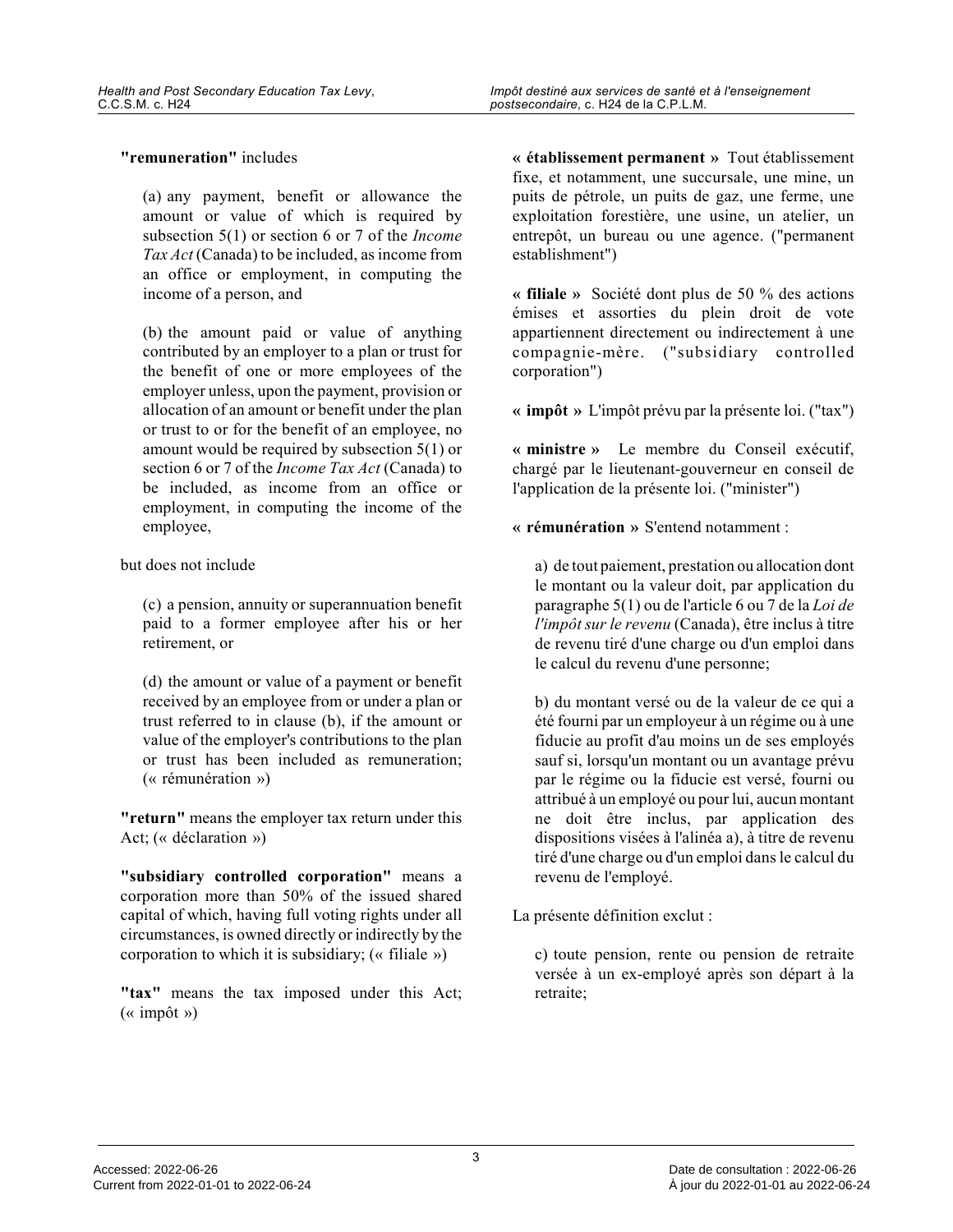**"year"** means a calendar year. (« année »)

S.M. 1992, c. 52, s. 15; S.M. 1993, c. 46, s. 18; S.M. 2004, c. 43, s. 32; S.M. 2005, c. 40, s. 17; S.M. 2006, c. 34, s. 259; S.M. 2007, c. 6, s. 18; S.M. 2008, c. 42, s. 43.

**1.1(1)** [Repealed] S.M. 2005, c. 40, s. 18. **1.1(1)** [Abrogé] L.M. 2005, c. 40, art. 18.

#### **Meaning of "associated"**

**1.1(2)** For the purposes of this Act, two corporations are associated with each other in a year if they would be associated with each other in the year under section 256 of the *Income Tax Act* (Canada) if the references in that section to "taxation year" were read as "calendar year".

#### **Meaning of "related"**

**1.1(3)** For the purposes of this Act, a person is "related" to another person at a particular time if the two persons are related to each other at the particular time within the meaning of section 251 of the *Income Tax Act* (Canada).

S.M. 1993, c. 46, s. 19; S.M. 2005, c. 40, s. 18; S.M. 2011, c. 41, s. 9.

#### **Administration and enforcement**

**1.2** Part I of *The Tax Administration and Miscellaneous Taxes Act* applies to the administration and enforcement of this Act.

S.M. 2005, c. 40, s. 19.

#### **Subsidiary's place of business**

**2(1)** For the purposes of this Act, the fact that a person has a subsidiary controlled corporation in a place or a subsidiary controlled corporation engaged in business in a place shall not of itself be deemed to mean that the person is operating a permanent establishment in that place.

d) le montant ou la valeur d'un versement ou d'un avantage reçu par un employé au titre d'un régime ou d'une fiducie que vise l'alinéa b) si le montant ou la valeur de ce que l'employeur a fourni au régime ou à la fiducie a été inclus à titre de rémunération. ("remuneration")

L.M. 1992, c. 52, art. 15; L.M. 1993, c. 46, art. 18; L.M. 2004, c. 43, art. 32; L.M. 2005, c. 40, art. 17; L.M. 2006, c. 34, art. 259; L.M. 2007, c. 6, art. 18.

#### **Sens d'« associé »**

**1.1(2)** Pour l'application de la présente loi, deux corporations sont associées l'une à l'autre au cours d'une année dans le cas où elles le seraient en vertu de l'article 256 de la *Loi de l'impôt sur le revenu* (Canada) si la mention d'« année d'imposition » figurant à cet article était remplacée par une mention d'« année civile ».

#### **Sens de « lié »**

**1.1(3)** Pour l'application de la présente loi, une personne est « liée » à une autre à une date donnée s i les deux personnes sont liées l'une à l'autre à la date donnée au sens de l'article 251 de la *Loi de l'impôt sur le revenu* (Canada).

L.M. 1993, c. 46, art. 19; L.M. 2005, c. 40, art. 18; L.M. 2011, c. 41, art. 9.

#### **Application et exécution**

**1.2** La partie I de la *Loi sur l'administration des impôts et des taxes et divers impôts et taxes* régit l'application et l'exécution de la présente loi.

L.M. 2005, c. 40, art. 19.

#### **Établissement de la filiale**

**2(1)** Pour l'application de la présente loi, le fait qu'une personne a une filiale établie ou faisant commerce en un lieu ne vaut pas présomption que cett e personne exploite un établissement permanent en ce lieu.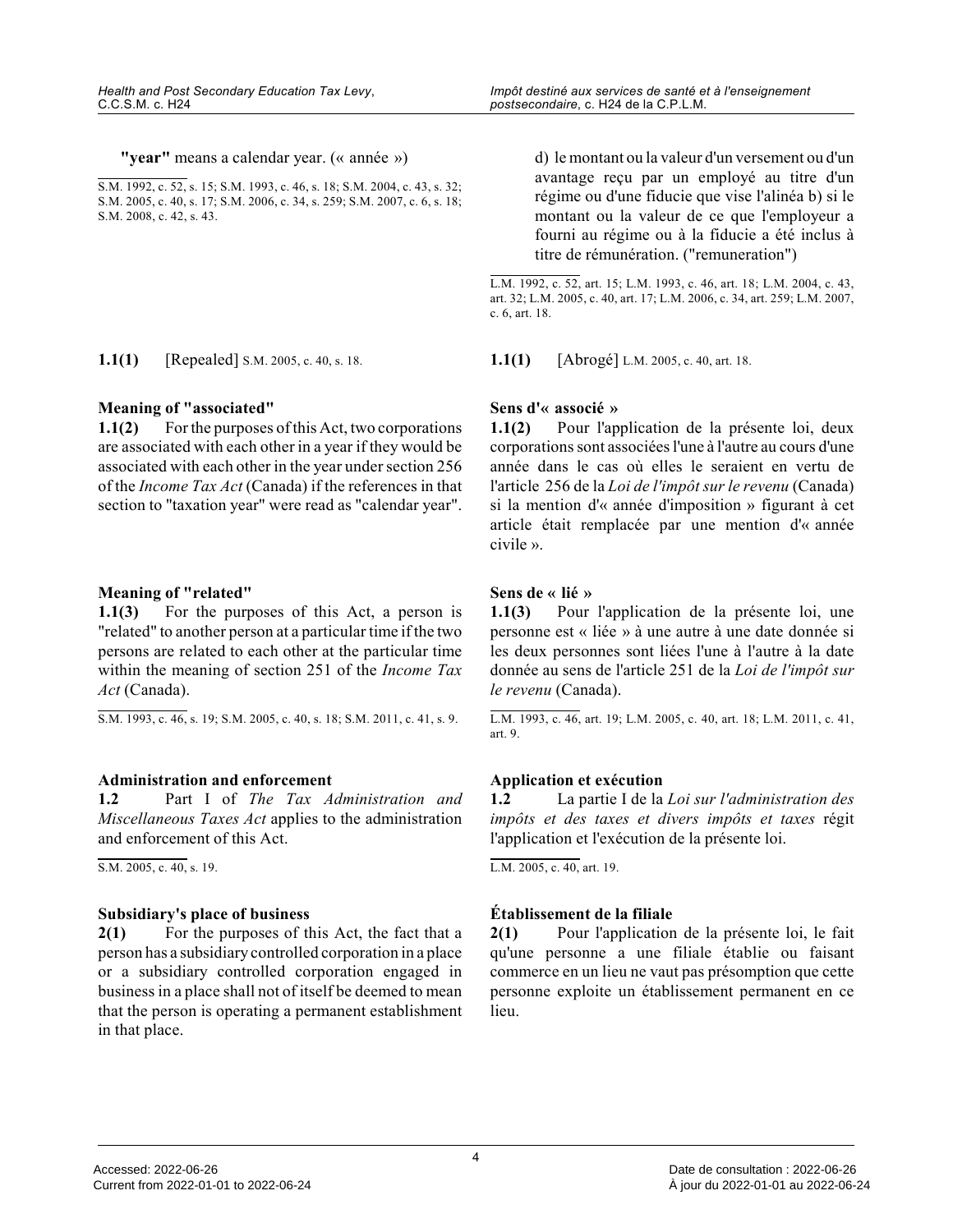#### **Where a person has permanent establishments**

**2(2)** For the purposes of this Act, and without restricting the generality of the definition of "permanent establishment",

(a) a corporation has a permanent establishment in the place designated in its charter or by-laws as being its head office;

(b) an employer is deemed to have a permanent establishment in Manitoba if an employee or agent of the employer is based in Manitoba and

(i) has general authority to contract for the employer, or

(ii) has a stock of merchandise owned by the employer from which the employee or agent fills orders;

(c) where a corporation, otherwise having a permanent establishment in Canada, owns or leases land or premises in a province, the land or premises is a permanent establishment;

(d) the use by an employer, or by an employee for or on behalf of an employer, of substantial machinery or equipment in a particular place at any time in a month constitutes a permanent establishment of the employer in that place for that month;

(e) an insurance corporation has a permanent establishment in each jurisdiction in which the corporation is registered or licensed to do business;

#### **Lieu d'établissement permanent**

**2(2)** Pour l'application de la présente loi et sans préjudice de la définition d'« établissement permanent » :

a) l'établissement permanent d'une corporation se trouve au lieu où son acte constitutif ou ses règlements administratifs établissent son siège social;

b) un employeur est réputé avoir un établissement permanent au Manitoba si un de ses employés ou mandataires se trouve dans la province et, selon le cas :

(i) a le pouvoir général de conclure des contrats en son nom,

(ii) dispose d'un stock de marchandises lui appartenant et permettant d'exécuter des commandes;

c) dans le cas où une corporation, qui possède par ailleurs un établissement permanent au Canada, possède ou prend à bail des biens-fonds ou des locaux dans une province, ces biens-fonds ou locaux constituent un établissement permanent;

d) l'utilisation par un employeur, ou par un employé agissant en son nom, d'une quantité considérable de machines ou de matériel en un lieu donné et à quelque moment que ce soit au cours d'un mois fait de ce lieu un établissement permanent de cet employeur pour ce mois;

e) une corporation d'assurances a un établissement permanent en chaque lieu où elle est immatriculée ou autorisée à exploiter son entreprise;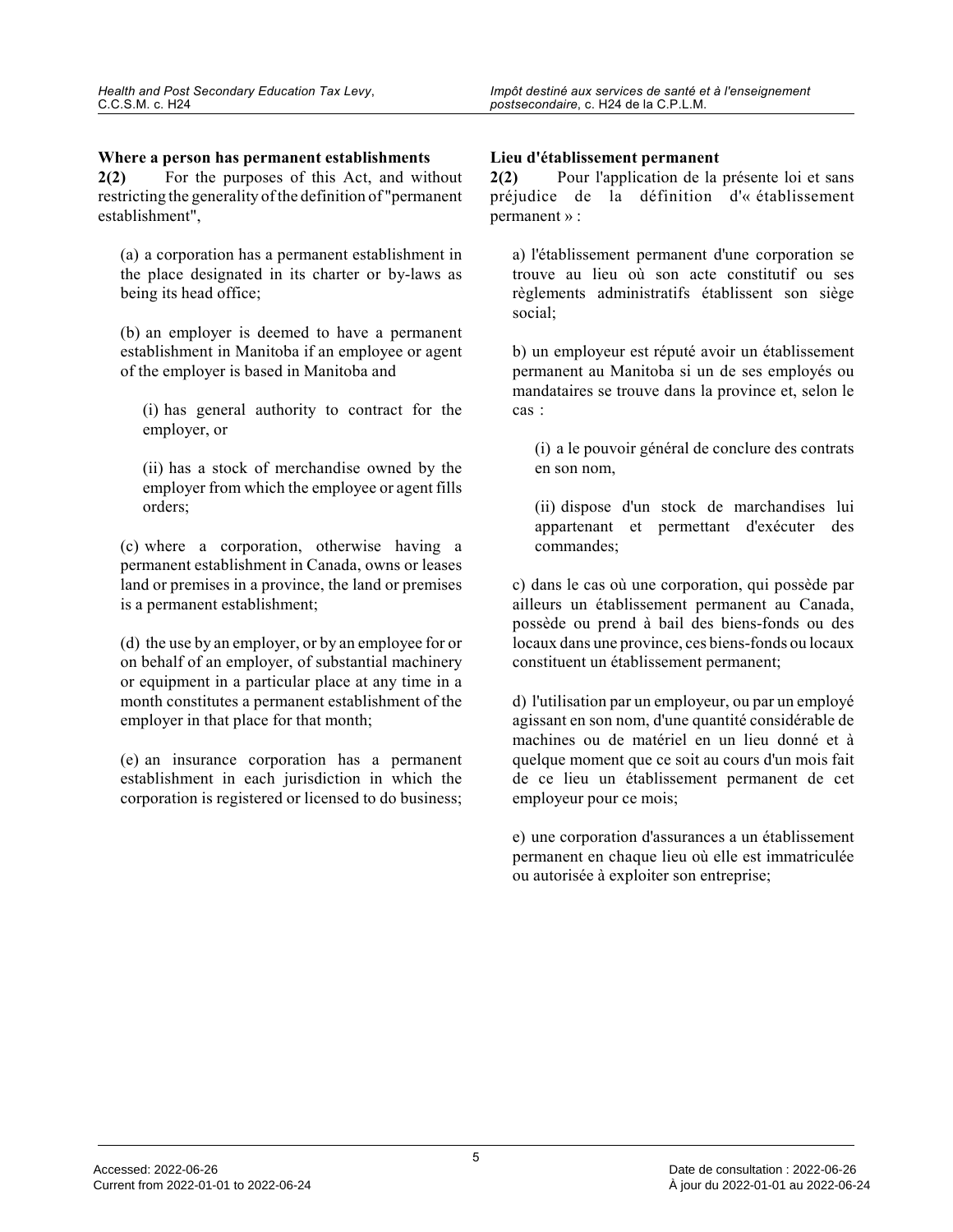(f) where a corporation which did not otherwise carry on business in Canada in a year, produced, grew, mined, created, manufactured, fabricated, improved, packed, preserved, processed or constructed, in whole or in part, anything in Canada, whether or not the corporation exported that thing without selling it prior to exportation, the corporation shall be deemed to maintain a permanent establishment at any place where the corporation did any of those things in the fiscal year; and

(g) an employer with no fixed place of business is deemed to have a permanent establishment

(i) at the principal place at which the employer's business is conducted, and

(ii) at each place at which a substantial portion of the employer's business is conducted.

#### **Associated corporations**

**2(3)** Where two or more corporations are associated with each other at any time in a year, the corporations shall be deemed to be a single employer in respect of all of the employees in the year of the corporations and shall calculate the tax payable and the exemption or notch reduction authorized under section 3 for the year as though they were a single employer, and the amount of the tax payable and exemption or notch reduction authorized shall be shared among them.

#### **Corporate partnerships**

**2(4)** Where, in a partnership that includes one or more corporations as partners,

f) dans le cas où une corporation, qui à d'autres égards n'exploitait pas une entreprise au Canada au cours d'une année donnée, a produit, cultivé, extrait, créé, fabriqué, façonné, amélioré, conditionné, mis en conserve, transformé ou construit en tout ou en partie quelque chose au Canada, peu importe qu'elle ait exporté cette chose sans l'avoir vendue au préalable, elle est réputée avoir exploité un établissement permanent au lieu où elle s'est livré à l'une quelconque des activités ci-dessus, au cours d e cette année financière;

g) l'employeur qui n'a pas d'établissement fixe est réputé avoir un établissement permanent :

(i) à l'endroit où son entreprise est principalement exploitée,

(ii) à chaque endroit où une partie importante de son entreprise est exploitée.

### **Corporations associées**

**2(3)** Si au moins deux corporations sont associées au cours d'une année, elles sont réputées être un employeur unique à l'égard de tous leurs employés a u cours de l'année et calculent l'impôt exigible et les exemptions ou les rajustements autorisés en vertu de l'article 3 pour l'année comme si elles étaient un employeur unique. De plus, le montant de l'impôt exigible et des exemptions ou des rajustements autorisé s est partagé entre elles.

#### **Corporations membres d'une société en nom collectif**

**2(4)** Si, dans une société en nom collectif qui comprend au moins une corporation à titre de membre :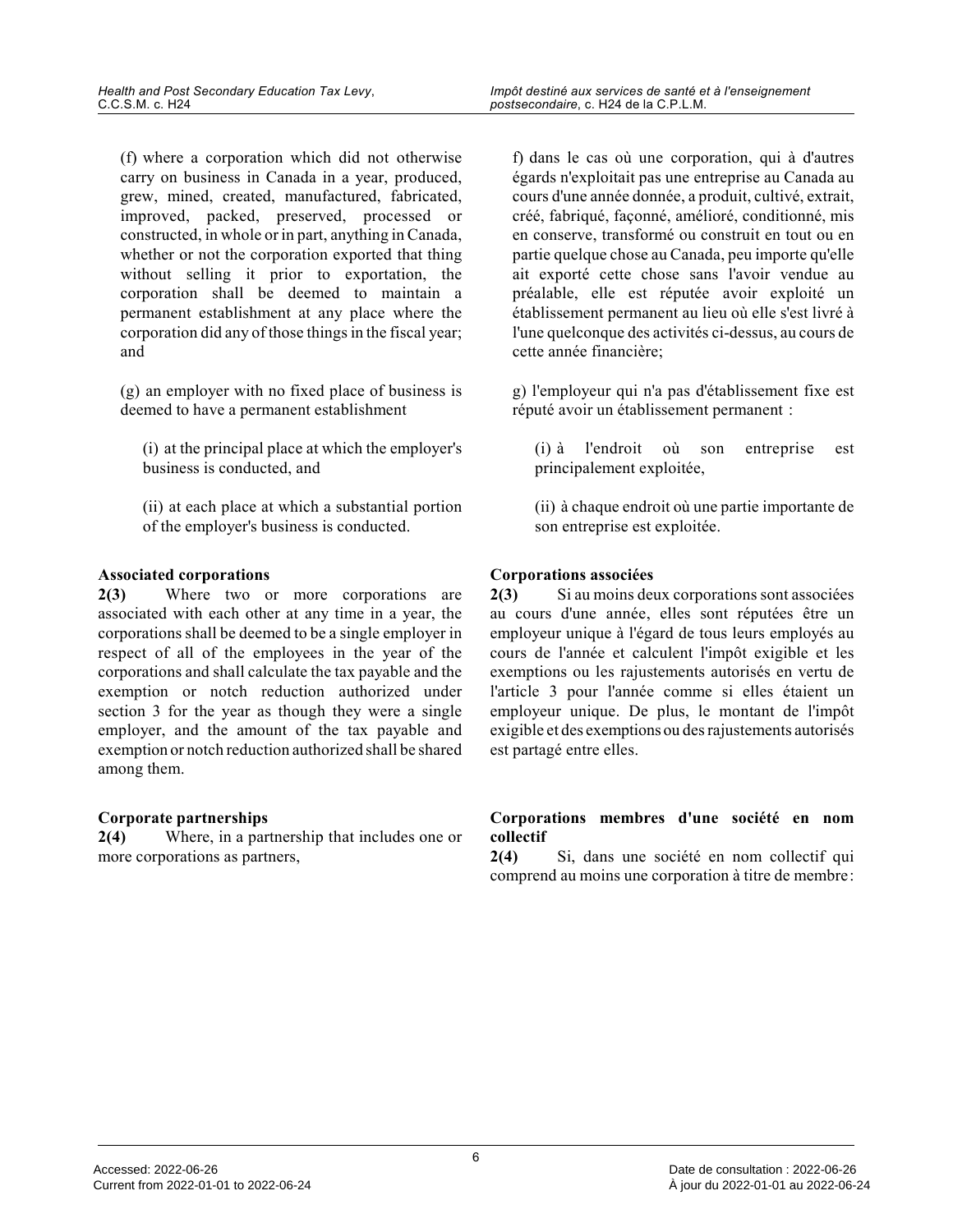(a) a corporate partner, either alone or together with every other corporation with which it is associated, is at any time in a year entitled to share more than 50% of the profits or obligated to share more than 50% of the losses of the partnership, the combination of

- (i) the partnership,
- (ii) the corporate partner,

(iii) each corporation that is at any time in the year associated with the corporate partner, and

(iv) each other partnership in which the corporate partner, either alone or together with every other corporation with which it is associated, is at any time in the year entitled to share more than 50% of the profits or obligated to share more than 50% of the losses of such other partnership,

shall be deemed to be a single employer in respect of all of the employees in the year of the corporations and partnerships described in subclauses (i) through (iv) and the corporations and partnerships shall calculate the tax payable and the exemption o r notch reduction authorized under section 3 for the year as though they were a single employer, and the amount of the tax payable and exemption or notch reduction authorized shall be shared among them; or

(b) one or more corporate partners is included in a group of related persons and that related group is at any time in a year entitled in the aggregate to share more than 50% of the profits or obligated in the aggregate to share more than 50% of the losses of the partnership, the combination of

(i) the partnership,

a) au cours d'une année, une corporation membre, soit seule, soit avec toutes les autres corporations auxquelles elle est associée, a le droit de partage r plus de 50 % des profits de la société en nom collectif ou est obligée de partager plus de 50 % des pertes de celle-ci, le regroupement que forme :

- (i) la société en nom collectif,
- (ii) la corporation membre,

(iii) chacune des corporations associées à la corporation membre au cours de l'année,

(iv) chacune des autres sociétés en nom collectif dans lesquelles la corporation membre, soit seule, soit avec toutes les autres corporations auxquelles elle est associée, a le droit au cours d e l'année de partager plus de 50 % des profits d'une de ces sociétés en nom collectif ou est obligée au cours de cette année de partager plus de 50 % de ses pertes,

est réputé être un employeur unique à l'égard de tous les employés des corporations et des sociétés en no m collectif visées aux sous-alinéas (i) à (iv) au cours de l'année, et ces corporations et sociétés calculent l'impôt exigible ainsi que les exemptions ou les rajustements autorisés en vertu de l'article 3 pour l'année comme si elles étaient un employeur unique; de plus, le montant de l'impôt exigible et des exemptions ou des rajustements autorisés est partagé entre elles;

b) au moins une corporation membre est comprise dans un groupe de personnes liées et celui-ci, au cours d'une année, a le droit de partager, globalement, plus de 50 % des profits de la société en nom collectif ou est obligé de partager, globalement, plus de 50 % des pertes de celle-ci, le regroupement que forme :

(i) la société en nom collectif,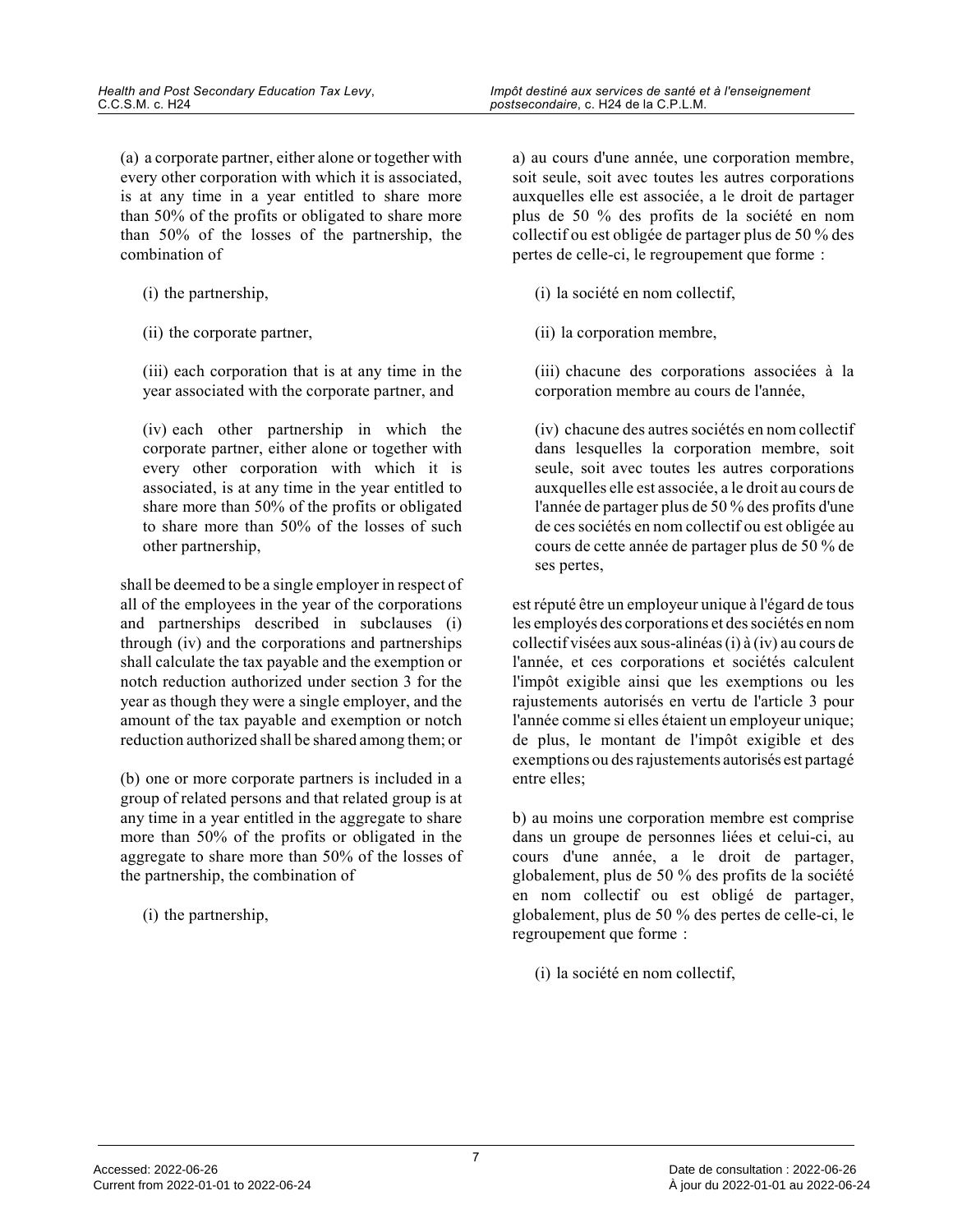(ii) each corporate partner in the related group which, either alone or together with every other corporation in the related group with which it is associated, is at any time in the year entitled to share 25% or more of the profits or obligated to share 25% or more of the losses of the partnership,

(iii) each corporation that is at any time in the year associated with a corporate partner described in subclause (ii), and

(iv) each other partnership in which a corporate partner described in subclause (ii) is included in a group of related persons and that related group is at any time in the year entitled in the aggregate to share more than 50% of the profits or obligated in the aggregate to share more than 50% of the losses of such other partnership, and that corporate partner described in subclause (ii), either alone or together with every other corporation with which it is associated, is at any time in the year entitled to share 25% or more of the profits or obligated to share 25% or more of the losses of such other partnership,

shall be deemed to be a single employer in respect of all of the employees in the year of the corporations and partnerships described in subclauses (i) through (iv) and the corporations and partnerships shall calculate the tax payable and the exemption o r notch reduction authorized under section 3 for the year as though they were a single employer, and the amount of the tax payable and exemption or notch reduction authorized shall be shared among them.

(ii) chacune des corporations membres du groupe lié qui, soit seule, soit avec toutes les autres corporations faisant partie du groupe lié auquel elle est associée, a le droit au cours de l'année de partager au moins 25 % des profits de la société en nom collectif ou est obligée au cours de l'année de partager au moins 25 % des pertes de celle-ci,

(iii) chacune des corporations associées au cours de l'année à une corporation membre visée au sous-alinéa (ii),

(iv) chacune des autres sociétés en nom collectif dans lesquelles une corporation membre visée au sous-alinéa (ii) est comprise dans un groupe de personnes liées et ce groupe lié, au cours de l'année, a le droit de partager, globalement, plus de 50 % des profits de la société en nom collectif ou est obligé de partager, globalement, plus de 50 % des pertes de celle-ci, et la corporation membre visée au sous-alinéa (ii), soit seule, soit avec toutes les autres corporations auxquelles elle est associée, a le droit au cours de l'année d e partager au moins 25 % des profits d'une de ces sociétés en nom collectif ou est obligée au cours de cette année de partager au moins 25 % de ses pertes,

est réputé être un employeur unique à l'égard de tous les employés des corporations et des sociétés en no m collectif visées aux sous-alinéas (i) à (iv) au cours de l'année, et ces corporations et sociétés calculent l'impôt exigible ainsi que les exemptions ou les rajustements autorisés en vertu de l'article 3 pour l'année comme si elles étaient un employeur unique; de plus, le montant de l'impôt exigible et des exemptions ou des rajustements autorisés est partagé entre elles.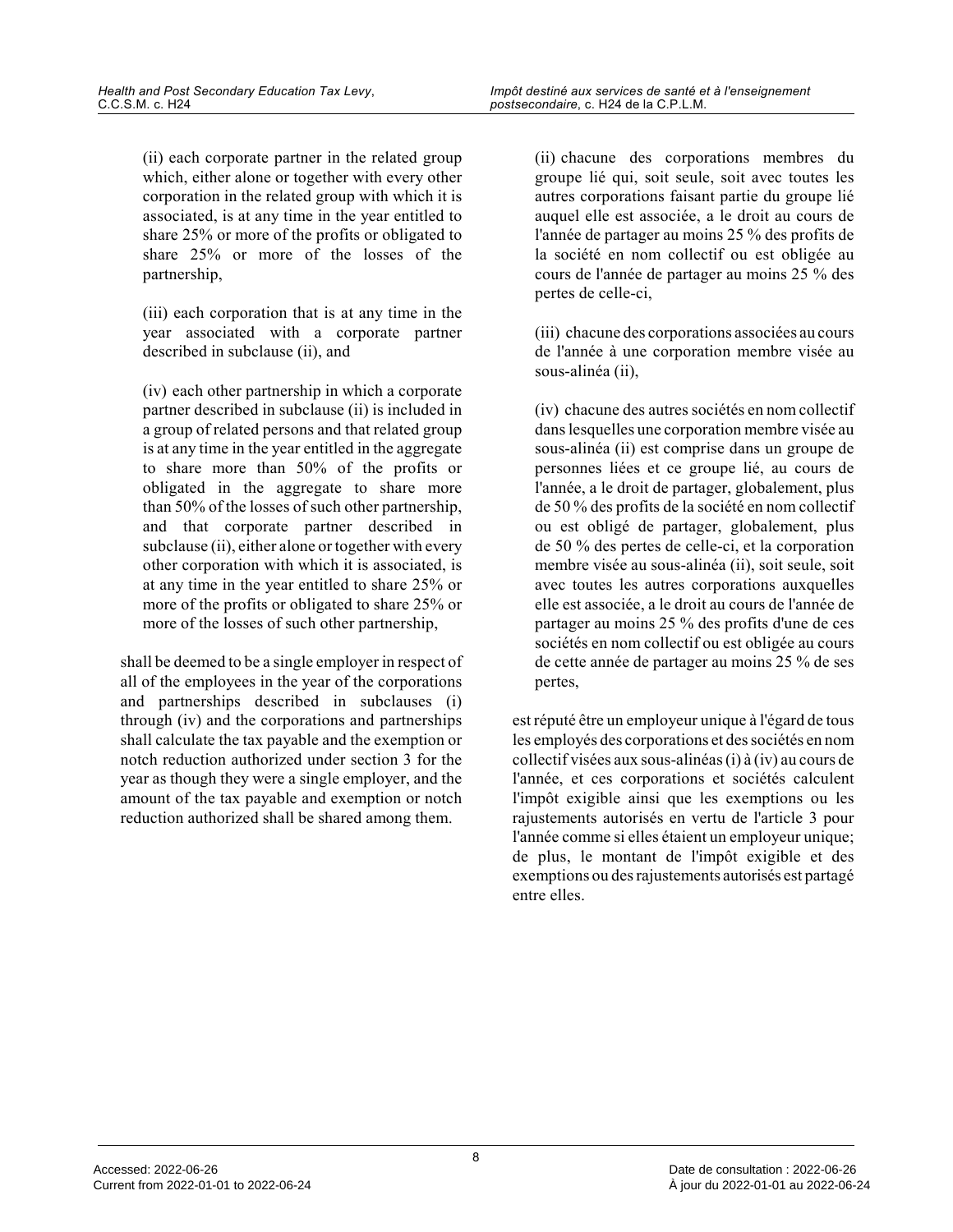#### **Two or more partnerships**

**2(4.1)** Where there are two or more partnerships in respect of which the same group of persons is in respect of each partnership at any time in a year entitled in the aggregate to share more than 50% of the profits or obligated in the aggregate to share more than 50% o f the losses of the partnership, and that group of persons includes a corporation which, either alone or together with every other corporation with which it is associated and which is included in the same group of persons, is at any time in the year entitled to share 25% or more of the profits or obligated to share 25% or more of th e losses of the partnership, the partnerships shall be deemed to be a single employer in respect of all of the employees in the year of the partnerships and shall calculate the tax payable and the exemption or notc h reduction authorized under section 3 for the year a s though they were a single employer, and the amount of the tax payable and exemption or notch reduction authorized shall be shared among them.

| 2(5) | [Repealed] S.M. 1993, c. 46, s. 20. |
|------|-------------------------------------|
|------|-------------------------------------|

**2(5.1)** [Repealed] S.M. 2002, c. 19, s. 9. **2(5.1)** [Abrogé] L.M. 2002, c. 19, art. 9.

**Director may allocate exemption or notch reduction 2(5.2)** If an employer fails to file a report as required by the minister under subsection 5(2.6) or files a report allocating the exemption or notch reduction in a manner that is not reasonable having regard to the remuneration paid, the director may allocate the exemption or notch reduction as the director considers reasonable havin g regard to the remuneration paid.

#### **Plusieurs sociétés en nom collectif**

**2(4.1)** Lorsqu'il existe au moins deux sociétés en nom collectif à l'égard de chacune desquelles le même groupe de personnes liées, au cours d'une année, a le droit de partager, globalement, plus de 50 % des profits ou est obligé de partager, globalement, plus de 50 % des pertes, et que ce groupe de personnes comprend une corporation qui, soit seule, soit avec toutes les autres corporations auxquelles elle est associée et qui sont comprises dans le même groupe de personnes, a le droit au cours de l'année de partager au moins 25 % des profits de la société en nom collectif ou est obligée au cours de cette année de partager au moins 25 % des pertes de celle-ci, ces sociétés en nom collectif sont réputées être un employeur unique à l'égard de tous leurs employés au cours de l'année et calculent l'impô t exigible et les exemptions ou les rajustements autorisés en vertu de l'article 3 pour l'année comme si elles étaient un employeur unique. De plus, le montant de l'impôt exigible et des exemptions ou des rajustements autorisés est partagé entre elles.

- **2(5)** [Abrogé] L.M. 1993, c. 46, art. 20.
- 

#### **Exemption ou rajustement**

**2(5.2)** Si un employeur omet de déposer le rapport que le ministre exige en vertu du paragraphe 5(2.6) ou s'il dépose un rapport prévoyant une attribution de l'exemption ou du rajustement qui est déraisonnable compte tenu de la rémunération versée, le directeur peut attribuer l'exemption ou le rajustement de la façon qu'il estime raisonnable, eu égard à la rémunération versée.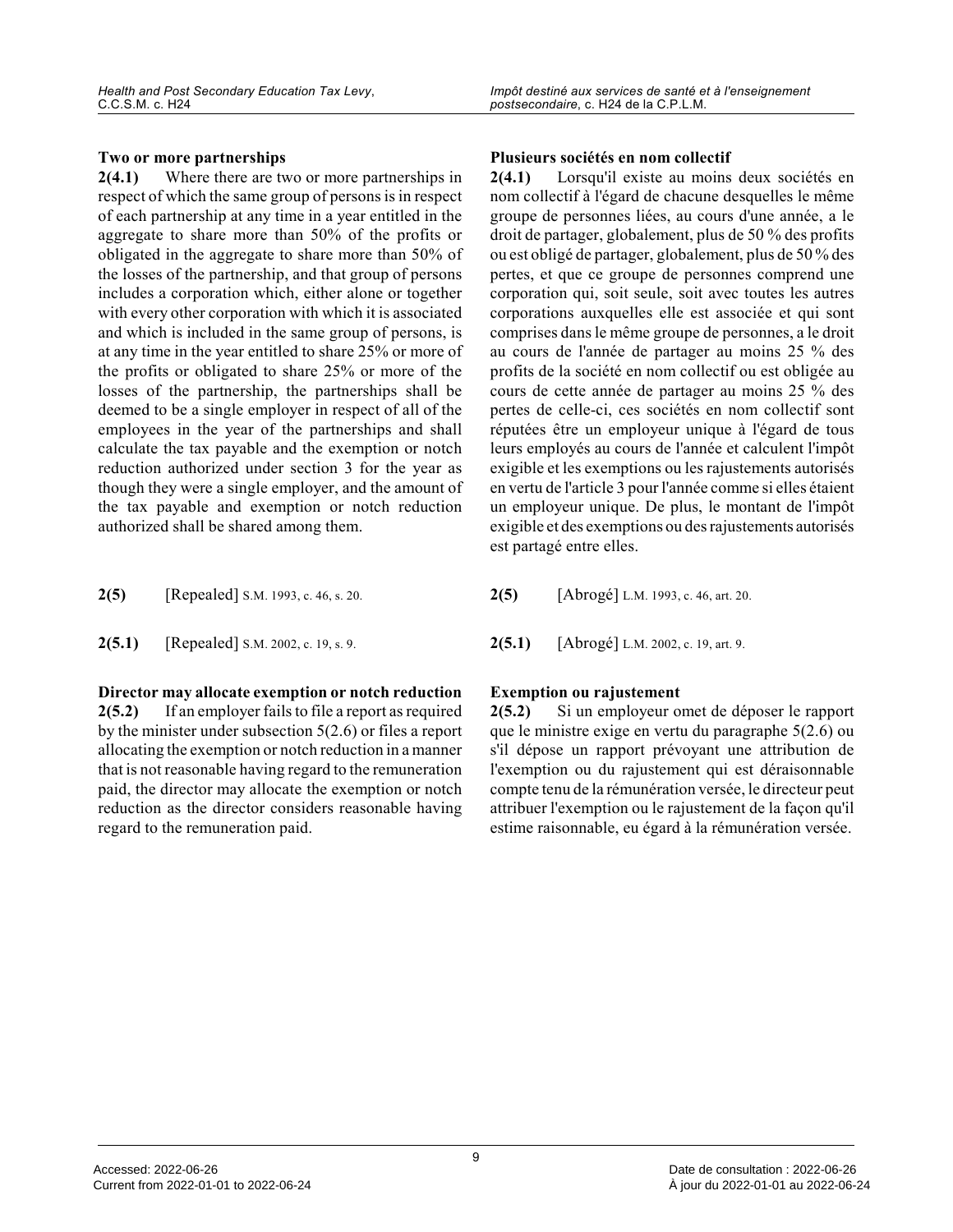#### **Allocation of profits or losses**

**2(5.3)** For the purposes of subsections (4) and (4.1), where two or more partners of a partnership agree to share in the profits or losses of the partnership or any other amount in respect of any activity of the partnership that is relevant to the computation of the share of the profits or losses of the partners, and the share of any such partner of the profits or losses or other amount is not reasonable in the circumstances having regard to the capital invested in or work performed for the partnership by the partners or such other factors a s may be relevant, the director may, notwithstanding any agreement, deem that share to be the amount that is reasonable in the circumstances.

**2(7)** [Repealed] S.M. 1993, c. 46, s. 20. **2(7)** [Abrogé] L.M. 1993, c. 46, art. 20.

#### **Relief for corporate partnerships**

**2(8)** Subsections (4) and (4.1) are not applicable in respect of a partnership in circumstances as may be prescribed by regulation.

**3(1) to (3.1)** [Repealed] S.M. 2004, c. 43, s. 33. **31. 3(1) à (3.1)** [Abrogés] L.M. 2004, c. 43, art. 33.

#### **Imposition of tax**

**3(3.1.1)** Subject as hereinafter provided, every employer shall pay to the government at the time and in the manner provided in this Act and the regulations, for every month, a tax equal to 2.15% of the remuneration paid in that month

(a) to or on behalf of each of the employer's employees who reports for work at a permanent establishment of the employer in Manitoba; and

#### **Attribution des profits ou des pertes**

**2(5.3)** Pour l'application des paragraphes (4) et (4.1), lorsqu'au moins deux membres d'une société en nom collectif s'entendent pour partager les profits ou les pertes de la société ou tout autre montant à l'égard d'une activité de la société qui est utile au calcul du partage des profits ou des pertes des membres et que la part de l'un de ces membres n'est pas raisonnable dans les circonstances compte tenu du capital investi dans la société ou des travaux effectués pour celle-ci par ses membres ou de tout autre facteur pertinent, le directeur peut, malgré toute entente, considérer cette part comme étant un montant raisonnable dans les circonstances .

**2(6)** [Abrogé] L.M. 2007, c. 6, art. 19.

#### **Dispense pour les sociétés en nom collectif**

**2(8)** Les paragraphes (4) et (4.1) ne s'appliquent pas aux sociétés en nom collectif dans les circonstances prévues par règlement.

L.M. 1991-92, c. 31, art. 11; L.M. 1992, c. 52, art. 16; L.M. 1993, c. 46, art. 20; L.M. 1998, c. 30, art. 21; L.M. 2002, c. 19, art. 9; L.M. 2005, c. 40, art. 20; L.M. 2007, c. 6, art. 19; L.M. 2011, c. 41, art. 10; L.M. 2016, c. 10, art. 2.

#### **Établissement de l'impôt**

**3(3.1.1)** Sous réserve des autres dispositions de la présente loi, tout employeur est tenu de payer au gouvernement, au moment et selon les modalités prévus par la présente loi et par les règlements, à l'égard de chaque mois, un impôt égal à 2,15 % de la rémunération payée au cours de ce mois :

a) directement ou indirectement à chacun de ses employés qui se présente au travail à l'un de ses établissements permanents au Manitoba;

S.M. 1991-92, c. 31, s. 11; S.M. 1992, c. 52, s. 16; S.M. 1993, c. 46, s. 20; S.M. 1998, c. 30, s. 21; S.M. 2002, c. 19, s. 9; S.M. 2005, c. 40, s. 20; S.M. 2007, c. 6, s. 19; S.M. 2011, c. 41, s. 10; S.M. 2016, c. 10, s. 2.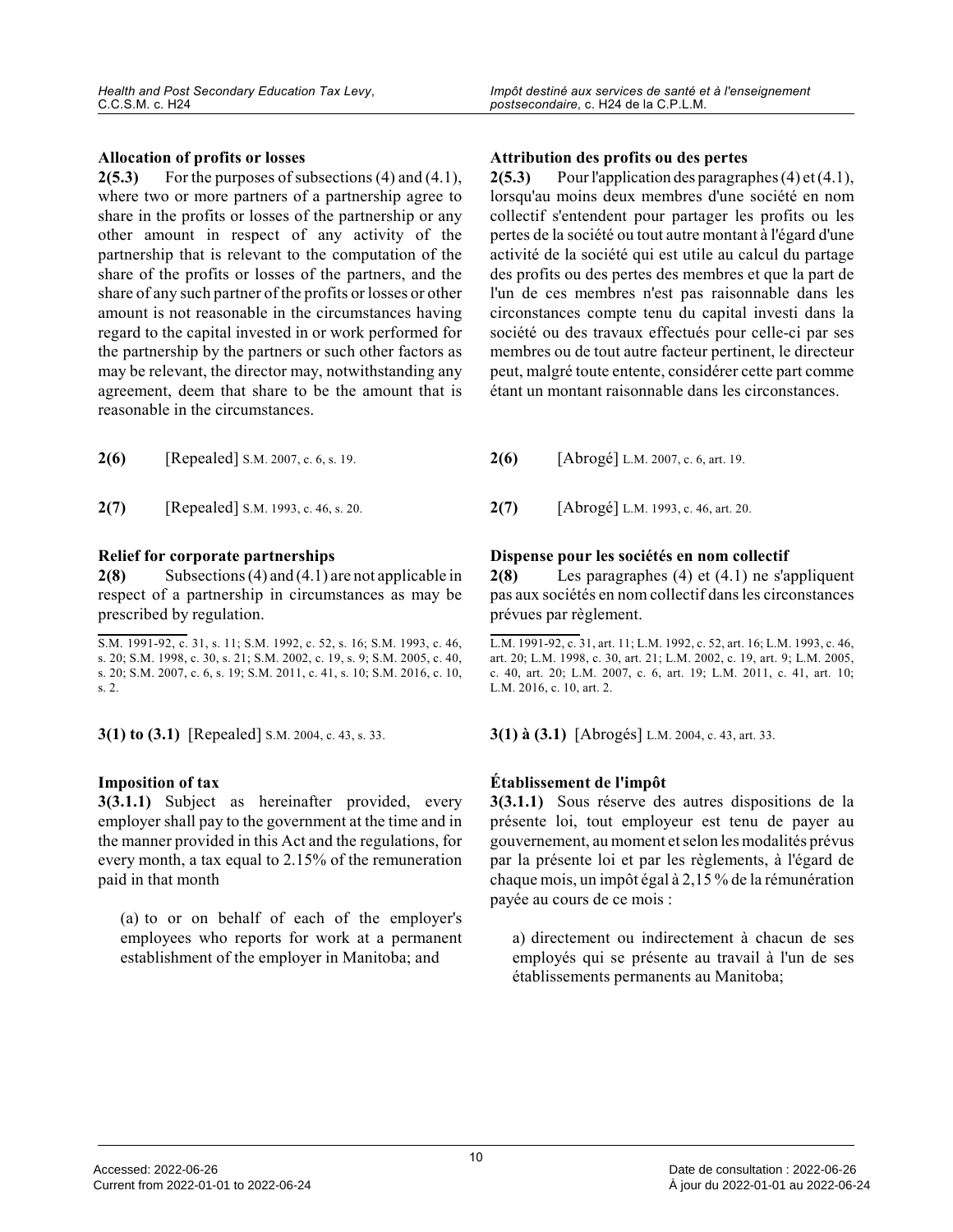(b) to or on behalf of each of the employer's employees who is not required to report for work at any permanent establishment of the employer but whose remuneration is paid from or through a permanent establishment of the employer in Manitoba.

**3(3.2) to (3.9)** [Repealed] S.M. 2004, c. 43, s. 33. **3(3.2) à (3.9)** [Abrogés] L.M. 2004, c. 43, art. 33.

#### **Proration of tax exemption and notch provision**

**3(3.10)** Where in a year a corporation that is an employer and was not previously associated with any other corporation (the "corporation not previously associated") in that year becomes associated with one or more corporations not associated with each other or becomes associated with a group of associated corporations,

(a) notwithstanding subsection 2(3) and subsection (3.12), no tax is payable by the corporation not previously associated in respect of remuneration paid to its employees in the portion o f that year (the "pre-association period") preceding the date when the corporation became associated (the "date of association"), if the total remuneration paid in the pre-association period does not exceed the prorated amount of tax exemption determined in accordance with the following formula:

$$
A = $1,750,000 \times B/C
$$

where

- A is the prorated amount of tax exemption;
- B is the total number of days in the pre-association period;
- C is the total number of days in that year;

b) directement ou indirectement à chacun de ses employés qui n'est pas tenu de se présenter au travail à l'un de ses établissements permanents, mais dont la rémunération est payée par l'un de ses établissements permanents au Manitoba ou par l'intermédiaire de cet établissement.

#### **Exemption et disposition de rajustement**

**3(3.10)** Si une corporation (« corporation sans associé ») qui est un employeur et qui n'était pas associée avec une autre corporation au cours d'une année s'associe, au cours de l'année en question, avec une ou des corporations qui ne sont pas associées entre elles ou avec un groupe de corporations associées :

a) malgré les paragraphes 2(3) et (3.12), la corporation sans associé n'a pas à verser d'impôt à l'égard de la rémunération payée à ses employés au cours de la partie de l'année précédant la date d'association (« période précédant l'association ») si la rémunération totale versée pendant la période précédant l'association ne dépasse pas le montant proportionnel de l'exemption d'impôt déterminé à l'aide de la formule suivante :

$$
A = 1 750 000
$$
  $\$ \times B/C$ 

Dans la présente formule :

- A représente le montant proportionnel de l'exemption d'impôt;
- B représente le nombre total de jours de la période précédant l'association;
- C représente le nombre total de jours de l'année;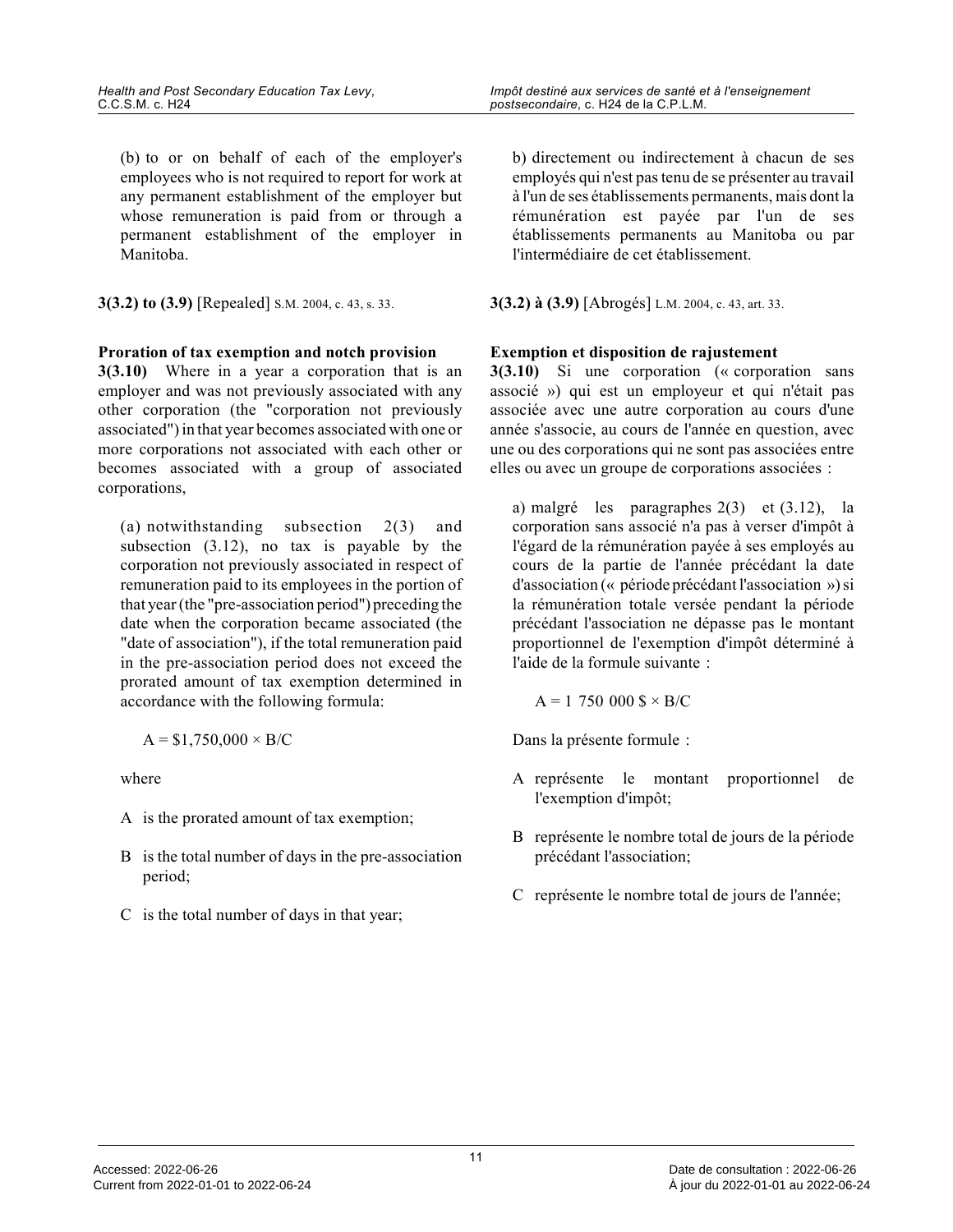(b) notwithstanding subsection (3.12), in the case o f a group of corporations that were associated with each other for the entire pre-association period, the total amount of tax exemption to be shared under subsection 2(3) by the group in relation to the pre association period shall be equal to the prorated amount of tax exemption determined under clause (a);

(c) notwithstanding subsection (3.12), the total amount of tax exemption to be shared under subsection  $2(3)$  by all the corporations that are associated in the remainder of the year commencing on the date of association shall be the difference between \$1,750,000 and the prorated amount of tax exemption determined under clause (a);

(d) notwithstanding subsection (3.14), where, in clause (a), the total remuneration paid by the corporation not previously associated to its employees in the pre-association period is more tha n the prorated amount of tax exemption and not more than twice that amount, the tax payable under subsection (3.1.1) by the corporation not previously associated for the pre-association period is 4.3% of the amount of remuneration paid in the preassociation period that is more than the prorated amount of tax exemption but not more than twice that amount;

(e) notwithstanding subsection (3.14), where, relative to clause (b), the total remuneration paid by the group of corporations that were associated with each other for the entire pre-association period to employees in the pre-association period is more tha n the prorated amount of tax exemption determined in clause (a) and not more than twice that amount, the tax payable under subsection (3.1.1) by the group o f associated corporations for the pre-association period is 4.3% of the amount of remuneration paid in the pre-association period that is more than the prorated amount of tax exemption but not more than twice that amount; and

b) malgré le paragraphe (3.12), le total de l'exemption d'impôt qu'un groupe de corporations associées entre elles pendant la période précédant l'association partagent, en vertu du paragraphe 2(3), à l'égard de cette période est l'équivalent du montant proportionnel de l'exemption d'impôt déterminé conformément à l'alinéa a);

c) malgré le paragraphe (3.12), le total de l'exemption d'impôt que partagent, en vertu du paragraphe 2(3), toutes les corporations qui se sont associées pour la partie de l'année commençant à la date d'association est la différence entre 1 750 000 \$ et le montant proportionnel de l'exemption d'impôt déterminé conformément à l'alinéa a);

d) malgré le paragraphe (3.14), si, à l'alinéa a), l a rémunération totale que la corporation sans associé a versée à ses employés au cours de la période précédant l'association est plus élevée que le montant proportionnel de l'exemption d'impôt, mais ne dépasse pas l'équivalent de deux fois ce montant, l'impôt que doit payer, en application du paragraphe (3.1.1), la corporation sans associé pour la période précédant l'association est de 4,3 % du montant de la rémunération versée au cours de cette période qui est en sus du montant proportionnel de l'exemption d'impôt, mais qui ne dépasse pas l'équivalent de deux fois ce montant;

e) malgré le paragraphe (3.14), si, à l'égard de l'alinéa b), la rémunération totale que le groupe de corporations associées entre elles pendant la période précédant l'association a versée à ses employés au cours de cette période est plus élevée que le montan t proportionnel de l'exemption d'impôt déterminé conformément à l'alinéa a), mais ne dépasse pas l'équivalent de deux fois ce montant, l'impôt que doit payer, en application du paragraphe (3.1.1), le groupe de corporations associées pour la période précédant l'association est de 4,3 % du montant de la rémunération versée au cours de cette partie d'année qui est en sus du montant proportionnel de l'exemption d'impôt, mais qui ne dépasse pas l'équivalent de deux fois ce montant;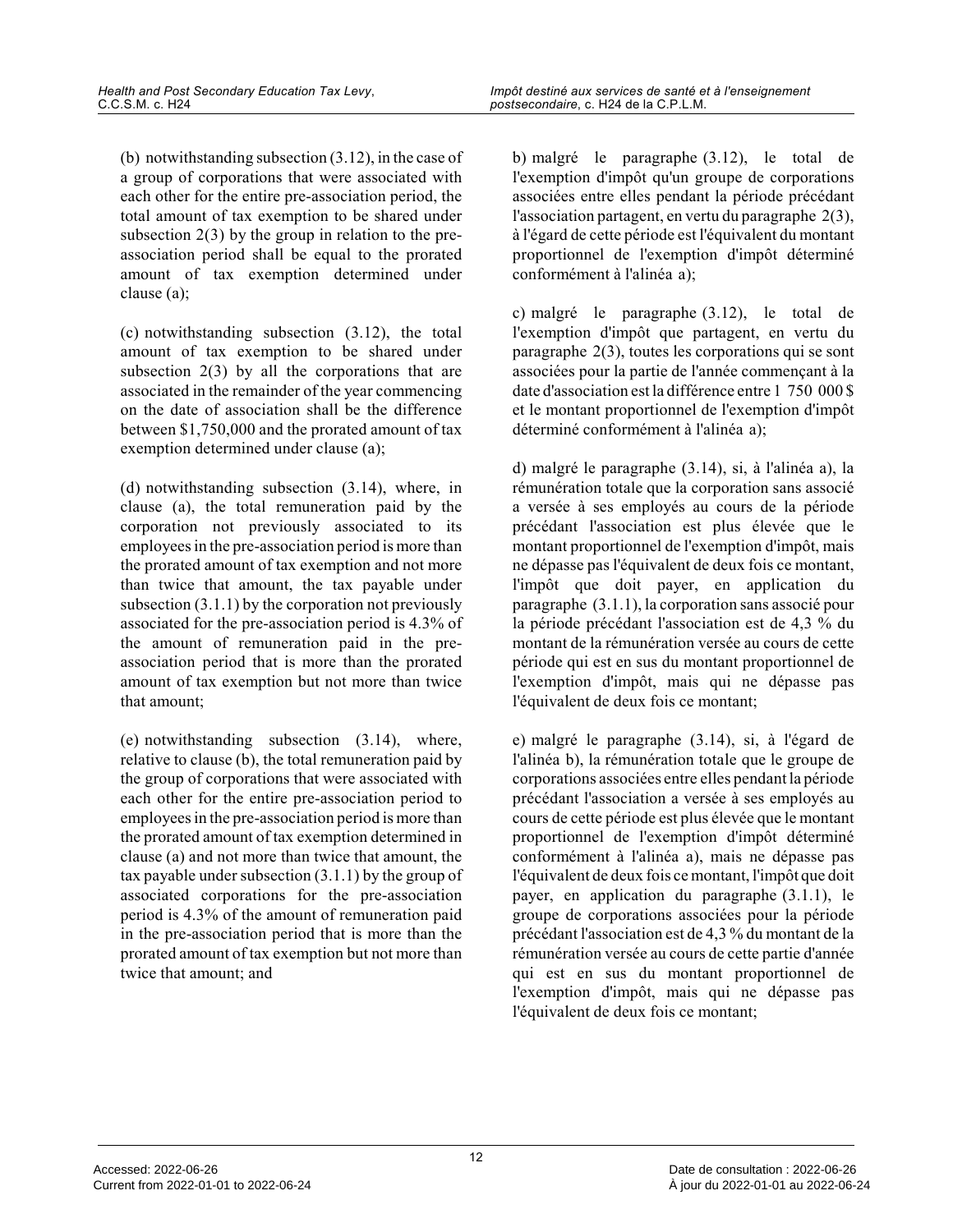(f) notwithstanding subsection (3.14), where, relative to clause (c), the total remuneration paid by all the corporations that are associated in the remainder of the year commencing on the date of association to their employees is more than the difference between \$1,750,000 and the prorated amount of tax exemption determined in clause (a) and not more than twice that difference, the tax payable under subsection (3.1.1) for the remainder of the year by all the corporations is 4.3% of the amount of remuneration paid in the remainder of the year that is more than the difference but not more than twice the difference.

**3(3.10.1)** [Repealed] S.M. 2016, c. 10, s. 3. **3(3.10.1)** [Abrogé] L.M. 2016, c. 10, art. 3.

#### **Corporations associated at different times**

**3(3.11)** Subsection (3.10) does not apply in any year in which more than one corporation becomes associated as a part of a group of associated corporations, and they commence to be associated at different times in the year.

#### **Exemption**

**3(3.12)** No tax is payable by an employer under subsection  $(3.1.1)$  for a year if the total remuneration paid by the employer for the year is \$1,750,000 or less.

**3(3.13)** [Repealed] S.M. 2004, c. 43, s. 33. **3(3.13)** [Abrogé] L.M. 2004, c. 43, art. 33.

#### **Notch provision**

**3(3.14)** If the total remuneration paid by an employer for a year is more than \$1,750,000 and not more than \$3,500,000, the tax payable by the employer under subsection (3.1.1) is 4.3% of the amount by which that total remuneration exceeds \$1,750,000.

f) malgré le paragraphe (3.14), si, à l'égard de l'alinéa c), la rémunération totale que toutes les corporations qui se sont associées pour la partie d e l'année commençant à la date d'association ont versée à leurs employés est plus élevée que la différence entre 1 750 000 \$ et le montant proportionnel de l'exemption d'impôt déterminé conformément à l'alinéa a), mais ne dépasse pas l'équivalent de deux fois cette différence, l'impôt que doivent payer, en application du paragraphe (3.1.1), toutes les corporations pour la période suivant l'association est de 4,3 % du montant de la rémunération versée au cours de cette partie d'année qui est en sus de la différence, mais qui ne dépasse pas l'équivalent de deux fois cette différence.

#### **Association à intervalles différents**

**3(3.11)** Le paragraphe (3.10) ne s'applique pas aux années au cours desquelles des corporations s'associent à un groupe de corporations associées si elles ne s'associent pas toutes au même moment.

### **Exemption**

**3(3.12)** Aucun impôt n'est exigible d'un employeur en vertu du paragraphe (3.1.1) pour une année si la rémunération totale qu'il verse à l'égard de l'année est d'au plus 1 750 000 \$.

#### **Disposition de rajustement**

**3(3.14)** Si la rémunération totale que l'employeur verse pour une année est supérieure à 1 750 000 \$ mais ne dépasse pas 3 500 000 \$, l'impôt exigible de l'employeur en vertu du paragraphe (3.1.1) correspond à 4,3 % de l'excédent de la rémunération sur 1 750 000 \$.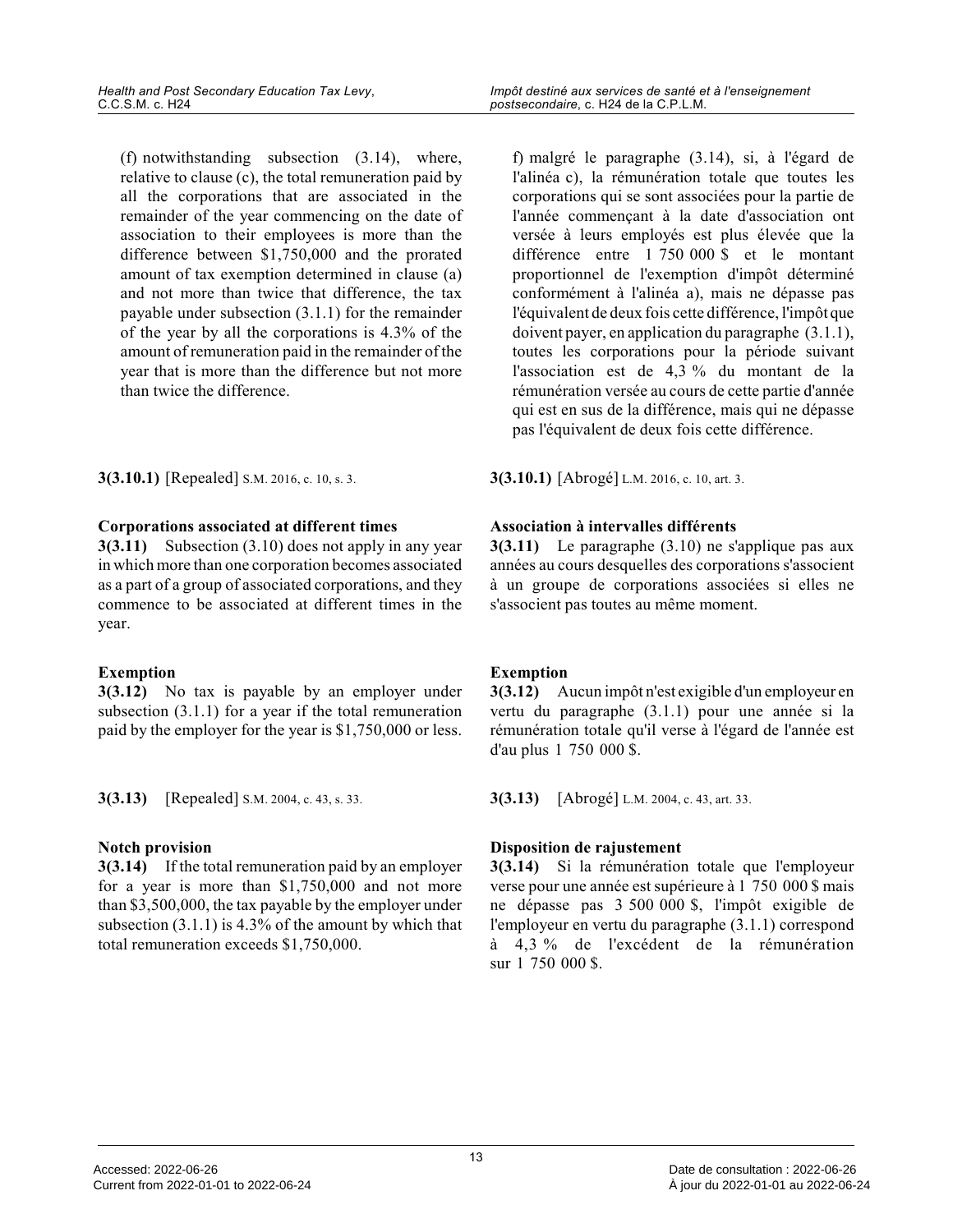#### **Proration for part-year employers**

**3(3.15)** Despite any other provision of this section, if an employer does not have a permanent establishment in Manitoba throughout a year, the following rules apply in determining the tax payable by the employe r for the year or a part of the year (the "relevant period"):

(a) the amount of the exemption (the "prorated amount") available to the employer under subsection (3.10) or (3.12), as the case may be, for the relevant period is the amount that bears the sam e proportion to the exemption otherwise available under that subsection to the employer for the relevant period that

(i) the number of days in the relevant period that the employer has a permanent establishment in Manitoba,

bears to

(ii) the total number of days in the relevant period;

(b) if the remuneration paid by the employer in the relevant period exceeds the prorated amount but is not more than twice that amount, the tax payable on that remuneration is 4.3% of the excess; and

(c) if the remuneration paid by the employer in the relevant period is more than twice the prorated amount, the tax payable on that remuneration is 2.15% of that remuneration.

For this purpose, **"remuneration"** means remuneration described in subsection (3.1.1).

#### **Partie d'une année — montant proportionnel**

**3(3.15)** Malgré les autres dispositions du présent article, si un employeur n'a pas d'établissement permanent au Manitoba pendant la totalité d'une année, les règles prévues ci-après s'appliquent à la détermination de l'impôt que l'employeur est tenu d e payer pour la totalité ou une partie de l'année (« période visée ») :

a) le montant de l'exemption (« montant proportionnel ») auquel a droit l'employeur en application du paragraphe (3.10) ou (3.12), selon l e cas, pour la période visée est le montant qui représente la même proportion par rapport à l'exemption à laquelle a droit par ailleurs l'employeur en vertu de ce paragraphe pour la période visée que celle que représente :

(i) le nombre de jours de la période visée pendant lesquels l'employeur a un établissement permanent au Manitoba,

par rapport :

(ii) au nombre total de jours de la période visée;

b) si la rémunération que l'employeur a payée pendant la période visée dépasse le montant proportionnel, sans être plus du double de ce montant, l'impôt exigible sur la rémunération est de 4,3 % de l'excédent;

c) si la rémunération que l'employeur a payée pendant la période visée est plus du double du montant proportionnel, l'impôt exigible sur la rémunération est de 2,15 % de cette rémunération.

Pour l'application du présent paragraphe, **« rémunération »** s'entend au sens du paragraphe (3.1.1).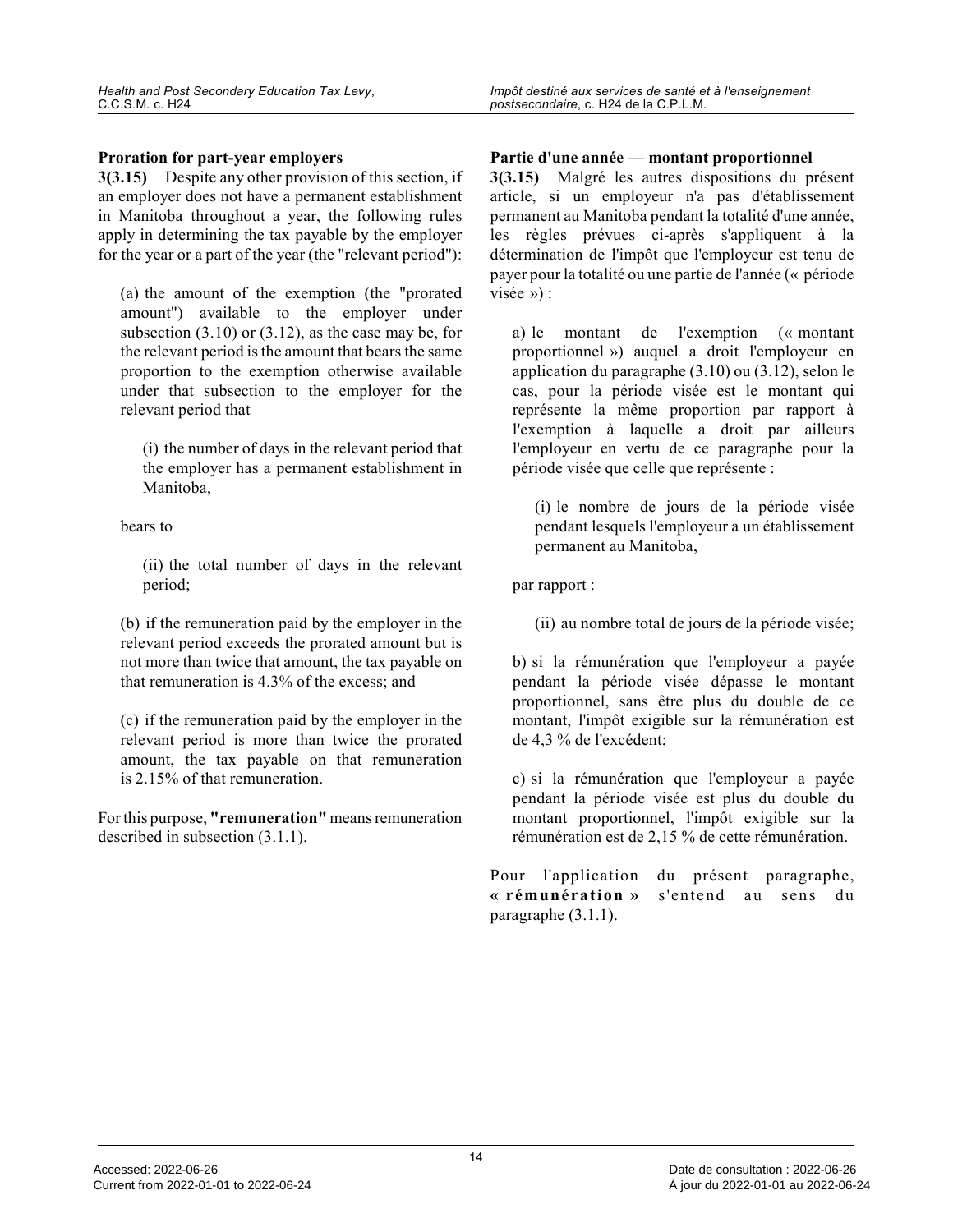#### **Proration of exemption and notch provision (corporation ceasing to be associated)**

**3(3.16)** If a corporation that is associated with another corporation at the beginning of a year ceases, because of a change in control, to be associated with that corporation in that year and, for the remainder of the year, is not associated with any corporation, the following rules apply in determining the tax payable for the year by the corporation and any corporation that was associated with it in the year:

(a) notwithstanding subsection 2(3) and subsection (3.12), no tax is payable by the corporation in respect of remuneration paid to its employees in the portion of that year (the "post-association period") after the date it ceased to be associated with the other corporation if the total remuneration paid in the post-association period does not exceed the prorated amount of tax exemption determined in accordance with the following formula:

$$
A = $1,750,000 \times B/C
$$

where

- A is the prorated amount of tax exemption;
- B is the total number of days in the post-associatio n period;
- C is the total number of days in that year;

(b) notwithstanding subsection (3.12), the total amount of tax exemption to be shared under subsection 2(3) for the portion of the year before the post-association period (the "association period") by the corporation and all the corporations associated with it during that period is equal to \$1,750,000 minus the prorated amount determined under clause (a);

### **Exemption et disposition de rajustement**

**3(3.16)** Si une corporation qui est associée avec une autre corporation au début d'une année cesse d'y être associée au cours de l'année en raison d'un changement au chapitre de son contrôle et qu'elle n'est, pour le reste de l'année, associée avec aucune corporation, les règles qui suivent s'appliquent pour déterminer l'impôt que doivent verser pour l'année la corporation et toute corporation qui y était associée au cours de l'année :

a) malgré les paragraphes 2(3) et (3.12), la corporation n'a pas à verser d'impôt à l'égard de la rémunération payée à ses employés au cours de la partie de l'année suivant la date où elle a cessé d'être associée à l'autre corporation (« période suivant l'association ») si la rémunération totale versée pendant la période suivant l'association ne dépasse pas le montant proportionnel de l'exemption d'impôt déterminé à l'aide de la formule suivante :

$$
A = 1 750 000 \text{ s} \times B/C
$$

Dans la présente formule :

- A représente le montant proportionnel de l'exemption d'impôt;
- B représente le nombre total de jours dans la période suivant l'association;
- C représente le nombre total de jours dans l'année;

b) malgré le paragraphe (3.12), le total de l'exemption d'impôt que partagent, en vertu du paragraphe 2(3), pour la partie de l'année qui précède la période suivant l'association (« période d'association ») toutes les corporations qui étaient associées au cours de cette période est la différence entre 1 750 000 \$ et le montant proportionnel déterminé conformément à l'alinéa a);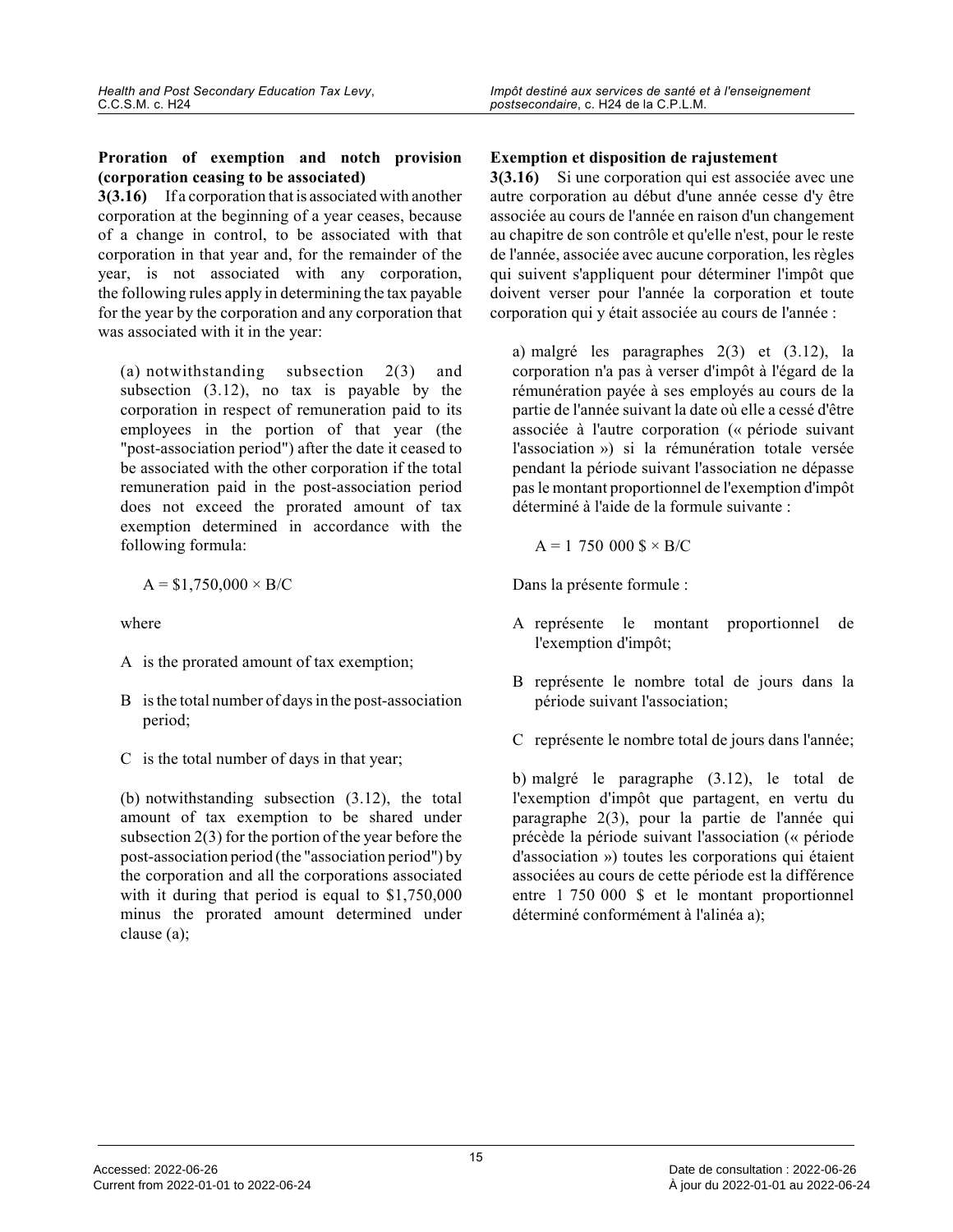(c) notwithstanding subsection (3.12), if the other corporation is associated with any other corporatio n in the post-association period, the total amount of tax exemption to be shared under subsection 2(3) fo r the post-association period by it and all corporations associated with it (the "associated group") in that period is the prorated amount determined under clause (a);

(d) notwithstanding subsection (3.14), if the total remuneration paid by the corporation for the post-association period is more than the prorated amount of tax exemption determined under clause (a) but not more than twice that amount, the tax payable under subsection (3.1.1) by the corporation for the post-association period is 4.3% of the amount of remuneration paid for the post-association period in excess of the prorated amount;

(e) notwithstanding subsection (3.14), if the total remuneration paid for the post-association period b y the associated group is more than the prorated amount determined in clause (a) but not more than twice that amount, the tax payable under subsection (3.1.1) by the associated group for the post-association period is 4.3% of the amount of remuneration paid for the post-association period i n excess of the prorated amount; and

(f) notwithstanding subsection (3.14), if the total remuneration paid for the association period by the associated group in that period is more than the difference between \$1,750,000 and the prorated amount determined in clause (a) but not more than twice that difference, the tax payable under subsection (3.1.1) for the association period by al l the corporations is 4.3% of the amount of remuneration paid for the association period in excess of the difference.

c) malgré le paragraphe (3.12), le total de l'exemption d'impôt qu'un groupe de corporations associées entre elles pendant la période suivant l'association partage en application du paragraphe 2(3) à l'égard de cette période est l'équivalent du montant proportionnel de l'exemption d'impôt déterminé conformément à l'alinéa a);

d) malgré le paragraphe (3.14), si la rémunération totale que la corporation a versée pour la période suivant l'association est plus élevée que le montant proportionnel de l'exemption d'impôt déterminé conformément à l'alinéa a), mais ne dépasse pas l'équivalent de deux fois ce montant, l'impôt que la corporation doit payer, en application du paragraphe (3.1.1), pour la période suivant l'association est de 4,3 % du montant de la rémunération versée pour cette période qui est en sus du montant proportionnel;

e) malgré le paragraphe (3.14), si la rémunération totale que le groupe de corporations associées entr e elles a versée pour la période suivant l'association est plus élevée que le montant proportionnel déterminé conformément à l'alinéa a), mais ne dépasse pas l'équivalent de deux fois ce montant, l'impôt que le groupe de corporations associées doi t payer, en application du paragraphe (3.1.1), pour l a période suivant l'association est de 4,3 % du montant de la rémunération versée pour la période suivant l'association qui est en sus du montant proportionnel;

f) malgré le paragraphe (3.14), si la rémunération totale que le groupe de corporations associées entr e elles a versée pour la période d'association est plu s élevée que la différence entre 1 750 000 \$ et le montant proportionnel déterminé conformément à l'alinéa a), mais ne dépasse pas l'équivalent de deu x fois cette différence, l'impôt que toutes les corporations doivent payer, en application du paragraphe (3.1.1), pour la période d'association est de 4,3 % du montant de la rémunération versée pour la période d'association qui est en sus de la différence.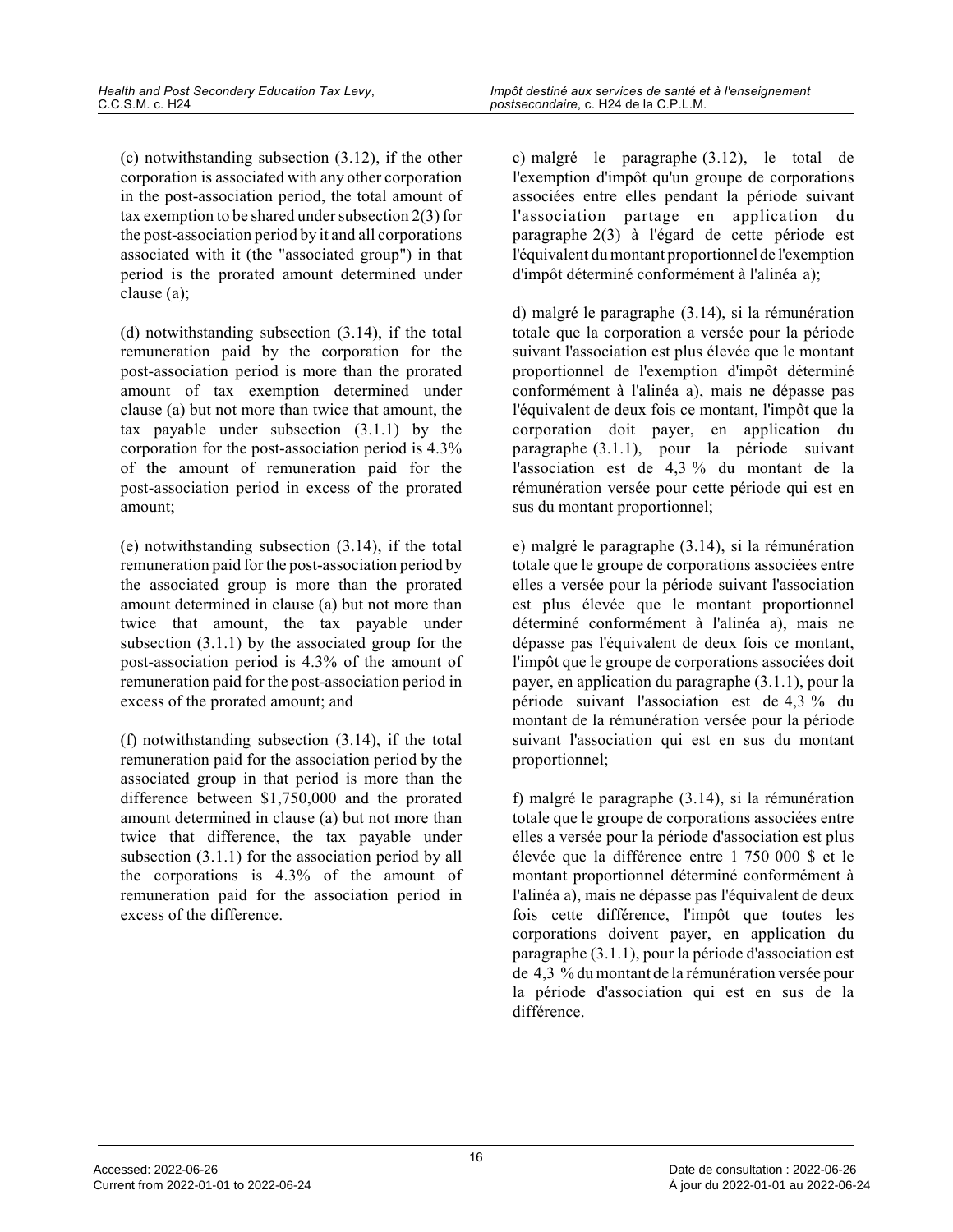**3(3.17)** Despite subsection 1.1(2), for the purposes of subsections (3.10) and (3.16), in determining when a corporation becomes or ceases to be associated with another corporation, the part of subsection 256(1) of the *Income Tax Act* (Canada) before paragraph (a) shall be read as "One corporation is associated with another at any time that".

**3(4)** [Repealed] S.M. 2004, c. 43, s. 33.

R.S.M. 1987 Supp., c. 32, Pt. 1, s. 1 to 4; S.M. 1988-89, c. 19, s. 8; S.M. 1989-90, c. 15, s. 9; S.M. 1993, c. 46, s. 21; S.M. 1996, c. 66, s. 4; S.M. 1997, c. 49, s. 11; S.M. 1998, c. 30, s. 22; S.M. 2001, c. 41, s. 5; S.M. 2004, c. 43, s. 33; S.M. 2005, c. 40, s. 21; S.M. 2007, c. 6, s. 20; S.M. 2016, c. 10, s. 3; S.M. 2017, c. 40, s. 84; S.M. 2020, c. 21, s. 10; S.M. 2021, c. 61, s. 4.

#### **3.1** [Repealed]

S.M. 1988-89, c. 19, s. 9; S.M. 2004, c. 43, s. 34.

#### **Definitions**

**3.2(1)** The following definitions apply in this section.

**"commercial truck"** means a motor vehicle with a permanently attached truck or delivery body that is designed and used, alone or together with one or more trailers, for the commercial carriage of goods . (« véhicule commercial »)

**"interjurisdictional common carrier"** means an employer who pays remuneration to an employee for operating a commercial truck on an interjurisdictional trip. (« transporteur public interterritorial »)

#### **"interjurisdictional trip"** means a trip

(a) from a place in Manitoba directly to a place outside Manitoba; or

#### **Début ou fin de l'association**

**3(3.17)** Malgré le paragraphe 1.1(2), pour l'application des paragraphes (3.10) et (3.16), dans le but de déterminer le moment où l'association entre deux corporations a débuté ou cessé, le passage introductif du paragraphe 256(1) de la *Loi de l'impôt sur le revenu* (Canada) est réputé être « Deux sociétés sont associées l'une à l'autre si, à tout moment : ».

**3(4)** [Abrogé] L.M. 2004, c. 43, art. 33.

Suppl. L.R.M. 1987, c. 32, part. I, art. 1 à 4; L.R.M. 1987, corr.; L.M. 1988-89, c. 19, art. 8; L.M. 1989-90, c. 15, art. 9; L.M. 1993, c. 46, art. 21; L.M. 1996, c. 66, art. 4; L.M. 1997, c. 49, art. 11; L.M. 1998, c. 30, art. 22; L.M. 2001, c. 41, art. 5; L.M. 2004, c. 43, art. 33; L.M. 2005, c. 40, art. 21; L.M. 2007, c. 6, art. 20; L.M. 2016, c. 10, art. 3; L.M. 2017, c. 40, art. 84; L.M. 2020, c. 21, art. 10; L.M. 2021, c. 61, art. 4.

#### **3.1** [Abrogé]

L.M. 1988-89, c. 19, art. 9; L.M. 2004, c. 43, art. 34.

#### **Définitions**

**3.2(1)** Les définitions qui suivent s'appliquent au présent article.

**« trajet interterritorial »** Trajet qu'effectue un employé :

a) soit d'un endroit situé au Manitoba directement à un endroit situé à l'extérieur de la province;

b) soit d'un endroit situé à l'extérieur du Manitoba directement à un endroit situé dans la province ou à un autre endroit situé à l'extérieur de celle-ci mais en passant par son territoire. ("interjurisdictional trip")

**« transporteur public interterritorial »** Employeur qui verse une rémunération à un employé pour conduire un véhicule commercial à l'occasion d'un trajet interterritorial. ("interjurisdictional common carrier")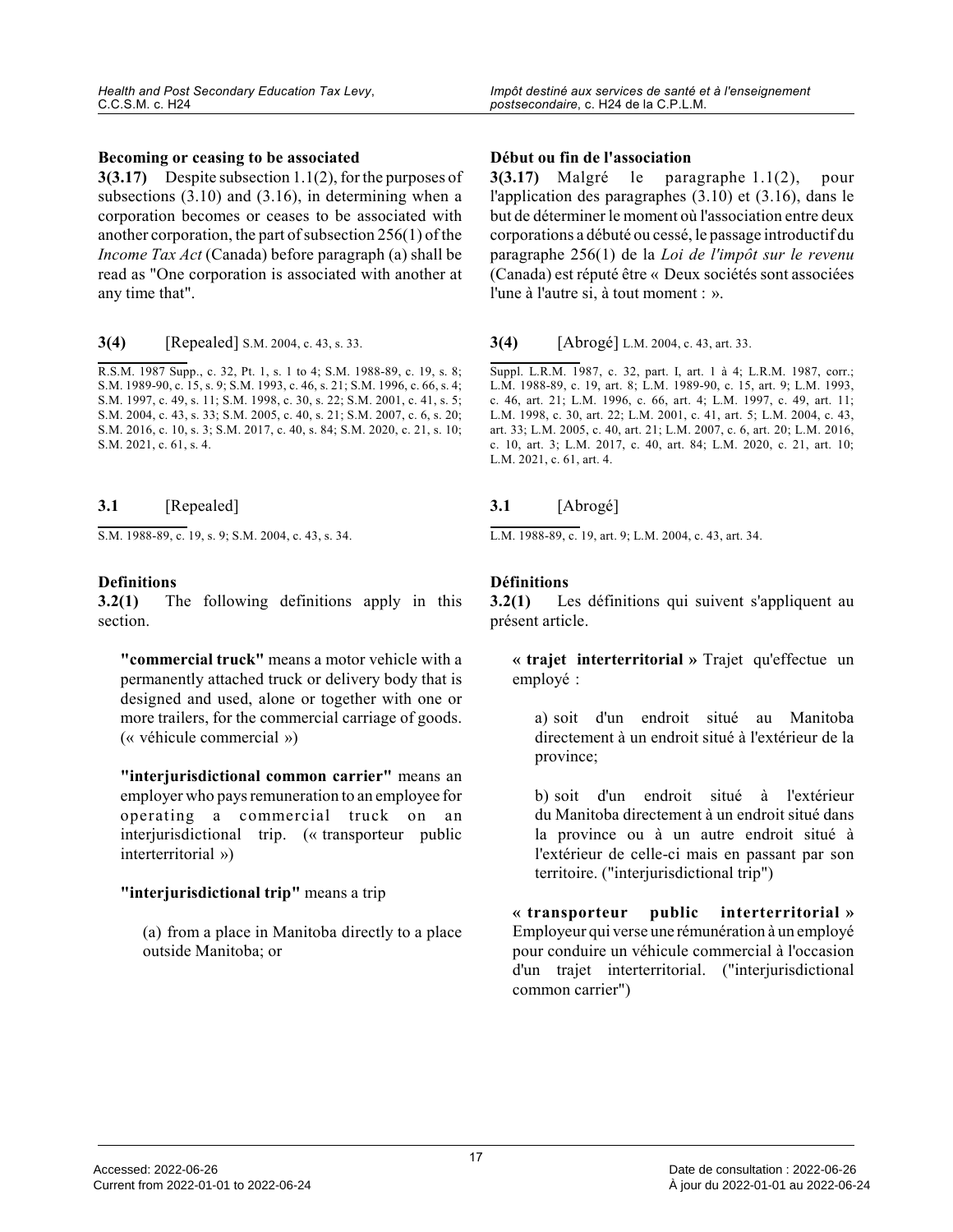(b) from a place outside Manitoba directly to a place in Manitoba or through Manitoba to another place outside Manitoba. (« trajet interterritorial »)

#### **Remuneration is \$3,500,000 or less**

**3.2(2)** Despite subsection 3(3.1.1), if the total remuneration paid by an interjurisdictional common carrier for a year is \$3,500,000 or less, the tax payable by the carrier under that subsection is the positive amount, if any, determined by the following formula :

 $\text{Tax} = 4.3\% \times [M - (\$1,750,000 \times M/R)]$ 

In this formula,

- M is the total remuneration paid by the carrier for the year to its employees who work in Manitoba, other than remuneration paid to an employee for operating a commercial truck outside of Manitoba or on an interjurisdictional trip;
- R is the total remuneration paid by the carrier for the year.

#### **Remuneration is more than \$3,500,000**

**3.2(3)** Despite subsection 3(3.1.1), if the total remuneration paid by an interjurisdictional common carrier for a year is greater than \$3,500,000, no tax is payable under that subsection in respect of remuneration paid by the carrier to an employee for operating a commercial truck

(a) outside Manitoba; or

(b) in Manitoba on an interjurisdictional trip durin g which the employee operated the truck both inside and outside Manitoba.

**« véhicule commercial »** Véhicule automobile auquel est fixée en permanence une carrosserie de camion ou de voiture de livraison et qui est conçu et utilisé, seul ou de concert avec une ou plusieurs remorques, pour le transport commercial de marchandises. ("commercial truck")

#### **Rémunération de 3 500 000 \$ ou moins**

**3.2(2)** Malgré le paragraphe 3(3.1.1), si la rémunération totale qu'il a versée pour une année es t de 3 500 000 \$ ou moins, le transporteur public interterritorial paie sous le régime de ce paragraphe un impôt correspondant au montant positif, le cas échéant, déterminé à l'aide de la formule suivante :

 $\text{Impôt} = 4,3 \% \times [M - (1 750 000 $ \times M/R)]$ 

Dans la présente formule :

- M représente la rémunération totale que le transporteur a versée pour l'année à ses employés qui travaillent au Manitoba, à l'exclusion de la rémunération qui leur est versée pour conduire un véhicule commercial à l'extérieur du Manitoba ou lors d'un trajet interterritorial;
- R représente la rémunération totale que le transporteur a versée pour l'année.

#### **Rémunération de plus de 3 500 000 \$**

**3.2(3)** Malgré le paragraphe 3(3.1.1), si la rémunération totale qu'il a versée pour une année excède 3 500 000 \$, le transporteur public interterritorial ne paie aucun impôt sous le régime de ce paragraphe à l'égard de la rémunération qu'il a versée à un employé pour conduire un véhicule commercial :

a) soit à l'extérieur du Manitoba;

b) soit au Manitoba à l'occasion d'un trajet interterritorial au cours duquel l'employé a condui t le véhicule à l'intérieur et à l'extérieur de la province.

S.M. 1990-91, c. 13, s. 2; S.M. 1995, c. 30, s. 4; S.M. 1998, c. 30, s. 23; S.M. 2004, c. 43, s. 35; S.M. 2011, c. 41, s. 11; S.M. 2015, c. 40, s. 5; S.M. 2020, c. 21, s. 11; S.M. 2021, c. 61, s. 5.

L.M. 1990-91, c. 13, art. 2; L.M. 1995, c. 30, art. 4; L.M. 1997, c. 52, art. 6; L.M. 1998, c. 30, art. 23; L.M. 2004, c. 43, art. 35; L.M. 2011, c. 41, art. 11; L.M. 2015, c. 40, art. 5; L.M. 2020, c. 21, art. 11; L.M. 2021, c. 61, art. 5.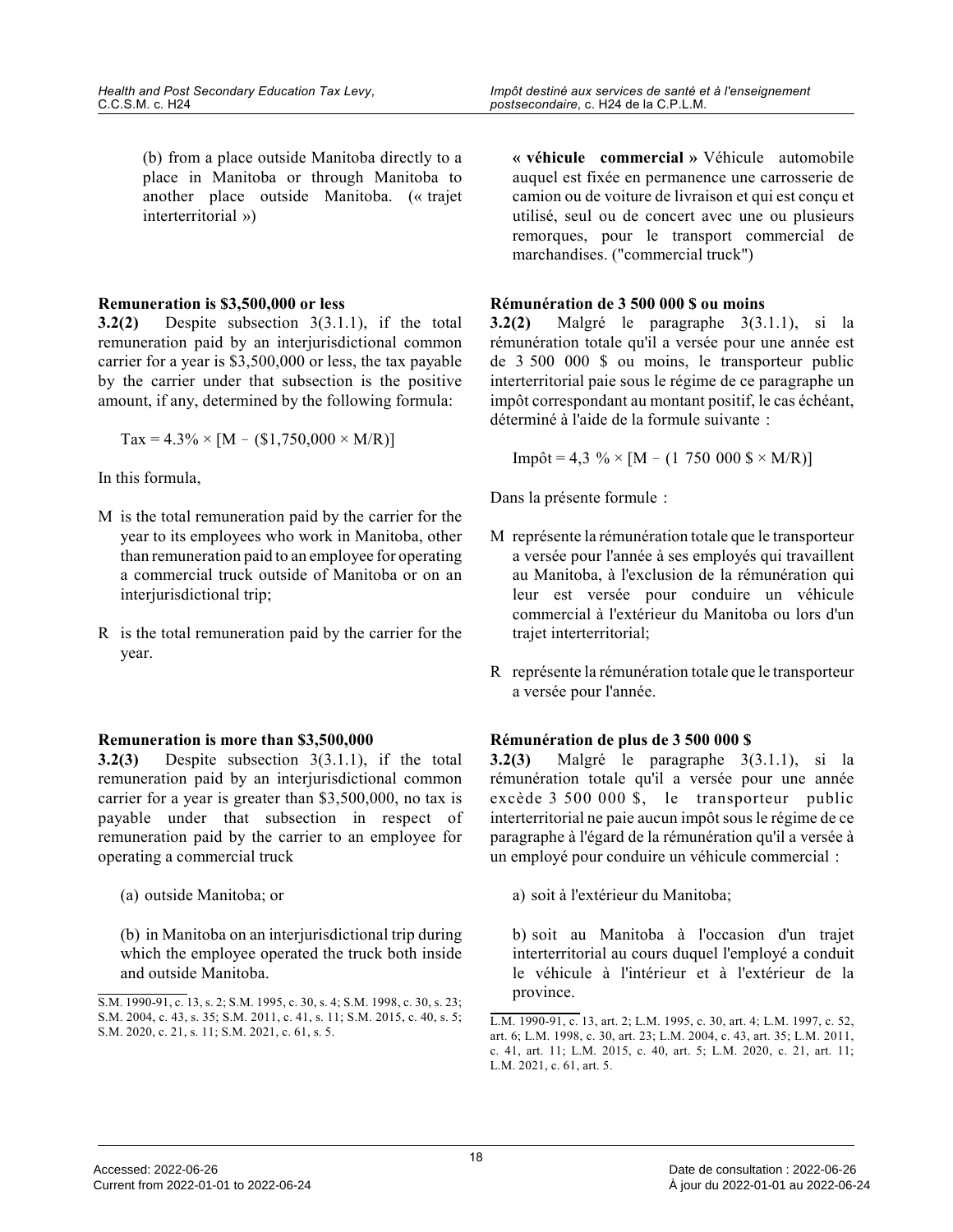#### **3.3** [Repealed]

S.M. 1990-91, c. 13, s. 2; S.M. 1991-92, c. 31, s. 12; S.M. 1996, c. 66, s. 5; S.M. 2002, c. 19, s. 10.

# **Ceasing to have permanent establishment in Manitoba**<br>**4** For the purpose of section 3, remuneration

paid by an employer in a month in which the employer ceases to have any permanent establishment in Manitoba does not include any remuneration paid after the date on which that cessation occurred.

S.M. 2011, c. 41, s. 12.

#### **Remittance of tax and returns**

**5(1)** Every employer that has a permanent establishment in Manitoba shall, in respect of the tax payable on the remuneration paid to employees for each month, without notice or demand, file, in accordanc e with section 4.2 of *The Tax Administration and Miscellaneous Taxes Act*, on or before the 15th day of the month next following the month in which the remuneration was paid, a return and pay to the minister the tax payable on the remuneration paid in that month.

**5(2) and (2.1)** [Repealed] S.M. 1993, c. 46, s. 22. **5(2) et (2.1)** [Abrogés] L.M. 1993, c. 46, art. 22.

**5(2.2) to (2.4)** [Repealed] S.M. 2002, c. 19, s. 11. **5(2.2) à (2.4)** [Abrogés] L.M. 2002, c. 19, art. 11.

#### **Declaration of remuneration**

**5(2.4.1)** The minister may require an employer who is exempt under subsection 3(3.12) from tax for a year to file, before April 1 of the next year, a declaration as to the total remuneration paid by the employer for tha t year.

**5(2.5)** [Repealed] S.M. 2002, c. 19, s. 11. **5(2.5)** [Abrogé] L.M. 2002, c. 19, art. 11.

#### **Annual reporting for associated employers**

**5(2.6)** The minister may require an employer to whom subsection  $2(3)$ ,  $(4)$  or  $(4.1)$  applies in a year to file, in accordance with section 4.2 of *The Tax Administration and Miscellaneous Taxes Act*, before April 1 of the next year,

#### **3.3** [Abrogé]

L.M. 1990-91, c. 13, art. 2; L.M. 1991-92, c. 31, art. 12; L.M. 1996, c. 66, art. 5; L.M. 2002, c. 19, art. 10.

#### **Fermeture de l'établissement permanent au Manitoba**

**4** Pour l'application de l'article 3, la rémunération que verse un employeur au cours du mois où il cesse d'avoir un établissement permanent au Manitoba exclut la rémunération versée après la date à laquelle s'est produite la cessation.

L.M. 2011, c. 41, art. 12.

#### **Remise de l'impôt et déclarations**

**5(1)** Pour acquitter l'impôt sur la rémunération de ses employés à la fin de chaque mois, tout employeu r qui a un établissement permanent au Manitoba est tenu, sans qu'il en soit requis par avis ou sommation, de déposer une déclaration en conformité avec l'article 4.2 de la *Loi sur l'administration des impôts et des taxes e t divers impôts et taxes* et de remettre l'impôt exigible pour ce mois, le quinzième jour du mois suivant au plus tard.

#### **Rapport concernant la rémunération**

**5(2.4.1)** Le ministre peut exiger d'un employeur exempté de l'impôt à l'égard d'une année en vertu du paragraphe  $3(3.12)$  qu'il dépose, avant le 1<sup>er</sup> avril de l'année suivante, un rapport concernant la rémunération totale qu'il a versée pour l'année.

#### **Rapports annuels des employeurs associés**

**5(2.6)** Le ministre peut exiger que l'employeur auquel le paragraphe 2(3), (4) ou (4.1) s'applique au cours d'une année remette, en conformité avec l'article 4.2 de la *Loi sur l'administration des impôts et des taxes et divers impôts et taxes* et, avant le 1<sup>er</sup> avril de l'année suivante :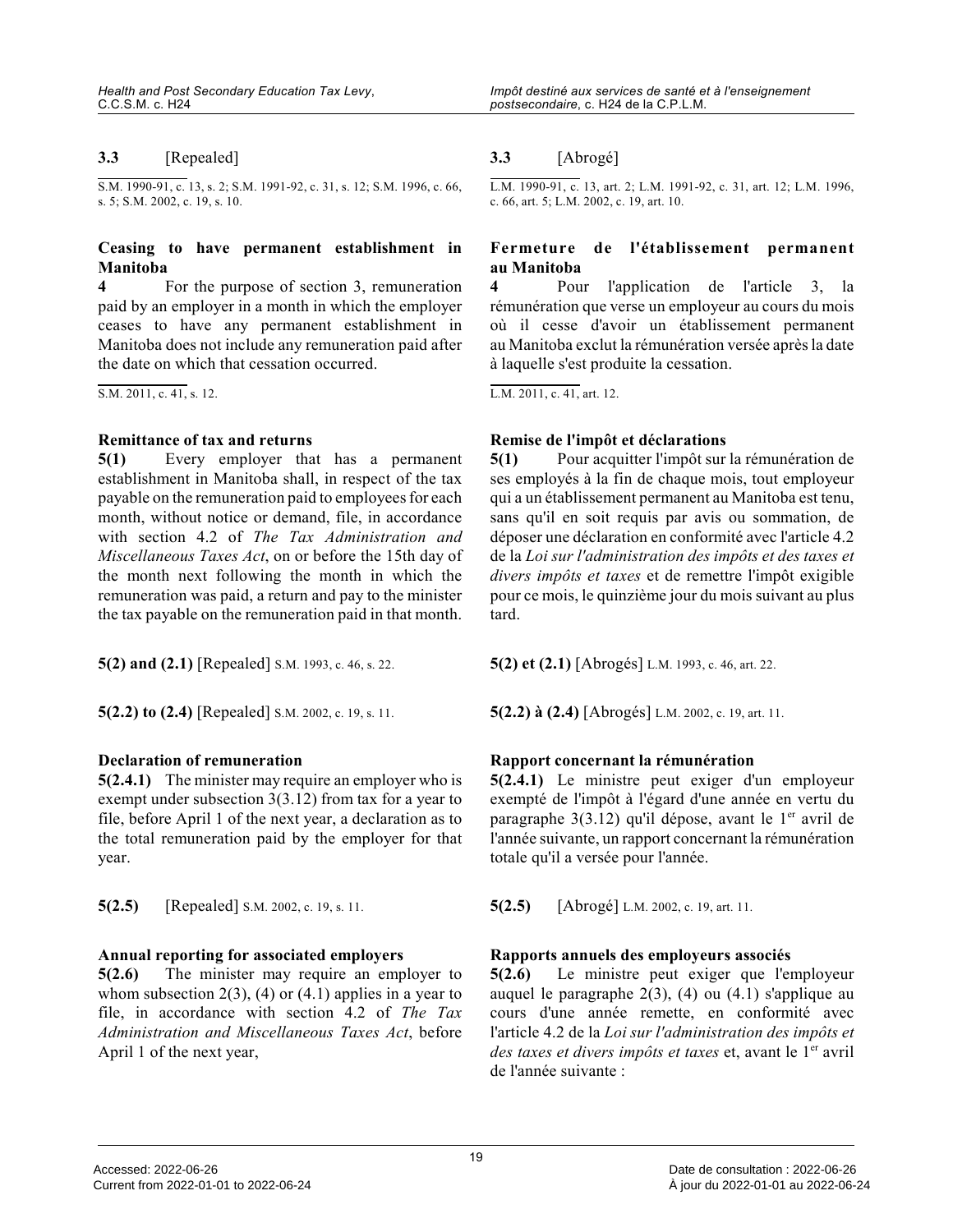(a) a report setting out the following information:

(i) the employer's name and the names of all other employers who, along with the employer, are deemed to be a single employer,

(ii) the portion of the exemption or notch reduction, if any, allocated to each of the employers, and

(iii) the following amounts, determined on an individual basis for each of the employers and on an aggregate basis for all of them:

(A) the total remuneration that was paid in the year and is subject to tax under section 3,

(B) the tax payable under section 3, and

(C) the tax paid under section 3;

(b) a copy of every information summary required to be filed by any of them for the year under the *Income Tax Act* (Canada) in respect of remuneration paid in the year; and

(c) a reconciliation of the remuneration on which tax is payable under this Act with the remuneration reported on the information summaries.

When filing this information, the employer must als o pay any tax still owing for the year by the employer, including any interest and penalties owing because of a failure to pay tax when it was due under subsection (1).

#### **Copy of employer summaries**

**5(3)** The minister may require an employer to file, in accordance with section 4.2 of *The Tax Administration and Miscellaneous Taxes Act*, before April 1 of any year

(a) a copy of every information summary required to be filed by the employer under the *Income Tax Act* (Canada) in respect of remuneration paid in the preceding year;

a) un rapport comportant les renseignements suivants :

(i) le nom de l'employeur ainsi que le nom de tous les autres employeurs qui sont eux aussi réputés être des employeurs uniques,

(ii) la partie de l'exemption ou du rajustement, le cas échéant, attribuée à chacun des employeurs,

(iii) les montants qui suivent, calculés individuellement pour chaque employeur et globalement pour l'ensemble :

(A) le total de la rémunération versée dans l'année et imposable en vertu de l'article 3,

(B) l'impôt exigible en vertu de l'article 3,

(C) l'impôt payé en vertu de l'article 3;

b) un exemplaire de chaque sommaire de renseignements devant être déposé pour l'année en vertu de la *Loi de l'impôt sur le revenu* (Canada) et se rapportant à la rémunération versée dans l'année;

c) un rapprochement de la rémunération imposable en vertu de la présente loi et de la rémunération indiquée dans les sommaires de renseignements.

Au moment du dépôt des renseignements susmentionnés, l'employeur paie l'impôt impayé pour l'année, y compris les intérêts et les pénalités exigibles en raison de son défaut de payer l'impôt que vise le paragraphe (1) dans le délai imparti.

### **Exemplaire des sommaires de l'employeur**

**5(3)** Le ministre peut exiger qu'un employeur remette, en conformité avec l'article 4.2 de la *Loi sur l'administration des impôts et des taxes et divers impôts et taxes* et avant le 1<sup>er</sup> avril d'une année :

a) un exemplaire de chaque sommaire de renseignements que l'employeur doit déposer en vertu de la *Loi de l'impôt sur le revenu* (Canada) et se rapportant à la rémunération versée l'année précédente;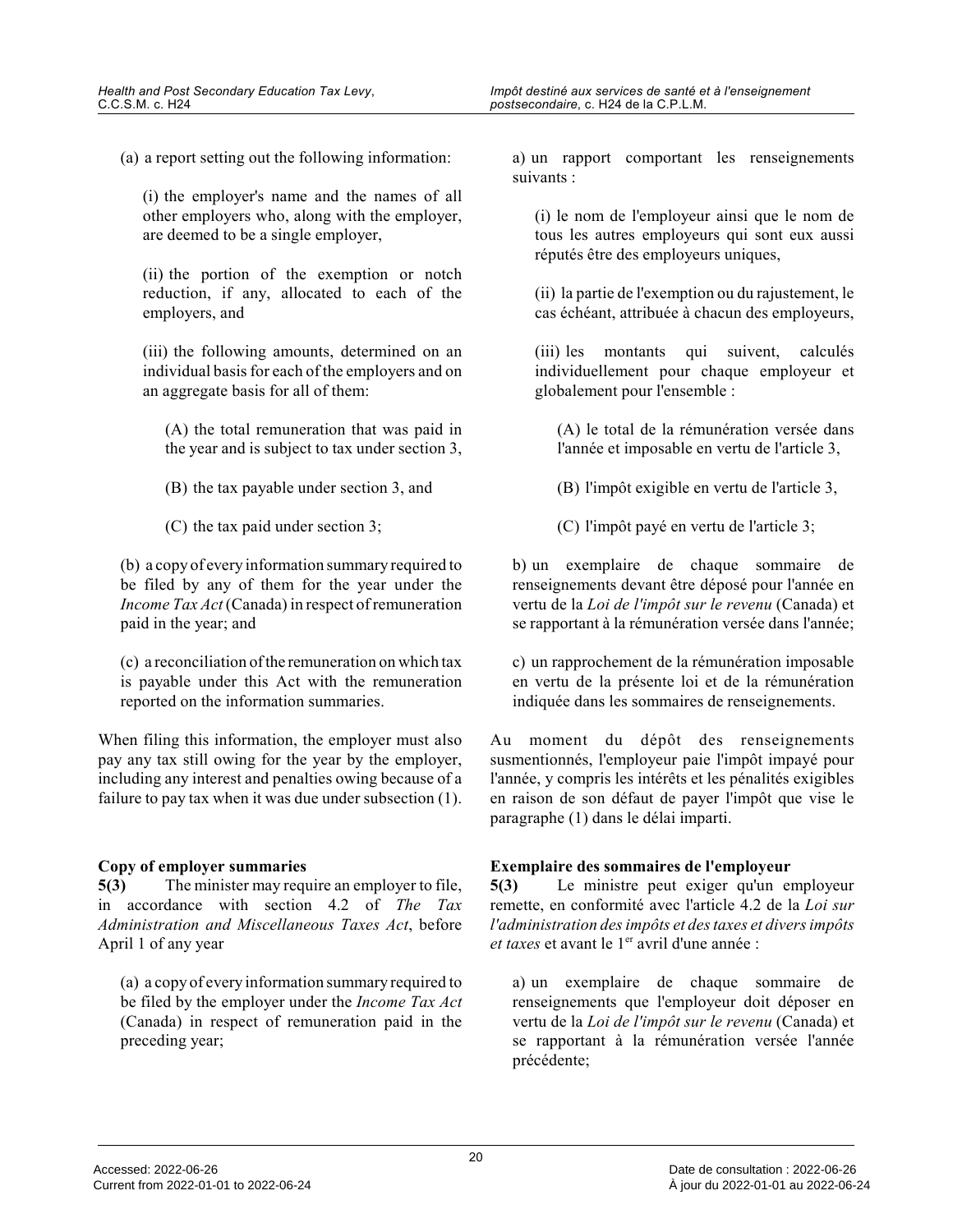(b) a summary of the remuneration described in subsection 2(6) that was paid in that preceding year; and

(c) a reconciliation of the remuneration on which tax is payable under this Act with the remuneration reported on the summaries referred to in clauses (a ) and  $(b)$ .

**5(4) and (5)** [Repealed] S.M. 2002, c. 19, s. 11.

R.S.M. 1987 Supp., c. 32, s. 5 and 6; S.M. 1988-89, c. 19, s. 10; S.M. 1989-90, c. 15, s. 10; S.M. 1990-91, c. 13, s. 3; S.M. 1991-92, c. 31, s. 13; S.M. 1992, c. 52, s. 17; S.M. 1993, c. 46, s. 22; S.M. 1997, c. 49, s. 12; S.M. 2002, c. 19, s. 11; S.M. 2004, c. 43, s. 36; S.M. 2007, c. 6, s. 21; S.M. 2016, c. 10, s. 4; S.M. 2020, c. 21, s. 12.

| 6 | [Repealed] |
|---|------------|
|   |            |

 $S.M. 2007, c. 6, s. 22.$ 

#### **Annual reporting for non-associated employer**

**7(1)** The minister may require an employer to whom subsection  $5(2.6)$  does not apply in a year to file, in accordance with section 4.2 of *The Tax Administration and Miscellaneous Taxes Act*, before April 1 of the next year,

- (a) a report setting out the following information:
	- (i) the employer's name,

(ii) the amount of any notch reduction under section 3,

(iii) the total remuneration that was paid in the year and is subject to tax under section 3,

(iv) the tax payable under section 3, and

(v) the tax paid under section 3;

(b) a copy of every information summary required to be filed by the employer for the year under the *Income Tax Act* (Canada) in respect of remuneration paid in the year; and

b) un sommaire de la rémunération visée au paragraphe 2(6) et qui a été versée l'année précédente;

c) un rapprochement de la rémunération imposable en vertu de la présente loi et de la rémunération indiquée dans les sommaires visés aux alinéas a) et b).

**5(4) et (5)** [Abrogés] L.M. 2002, c. 19, art. 11.

Suppl. L.R.M. 1987, c. 32, art. 5 et 6; L.M. 1988-89, c. 19, art. 10; L.M. 1989-90, c. 15, art. 10; L.M. 1990-91, c. 13, art. 3; L.M. 1991-92, c. 31, art. 13; L.M. 1992, c. 52, art. 17; L.M. 1993, c. 46, art. 22; L.M. 1997, c. 49, art. 12; L.M. 2002, c. 19, art. 11; L.M. 2004, c. 43, art. 36; L.M. 2007, c. 6, art. 21; L.M. 2016, c. 10, art. 4; L.M. 2020, c. 21, art. 12.

| 6 |          |
|---|----------|
|   | [Abrogé] |

L.M. 2007, c. 6, art. 22.

#### **Rapport annuel des employeurs non associés**

**7(1)** Le ministre peut exiger que l'employeur auquel le paragraphe 5(2.6) ne s'applique pas au cour s d'une année remette, conformément à l'article 4.2 de la *Loi sur l'administration des impôts et des taxes et divers impôts et taxes* et avant le 1<sup>er</sup> avril de l'année suivante :

a) un rapport comportant les renseignements suivants :

(i) le nom de l'employeur,

(ii) le montant du rajustement autorisé en vertu de l'article 3,

(iii) le total de la rémunération versée dans l'année et imposable en vertu de l'article 3,

(iv) l'impôt exigible en vertu de l'article 3,

(v) l'impôt payé en vertu de l'article 3;

b) un exemplaire de chaque sommaire de renseignements devant être déposé pour l'année en vertu de la *Loi de l'impôt sur le revenu* (Canada) et se rapportant à la rémunération versée dans l'année;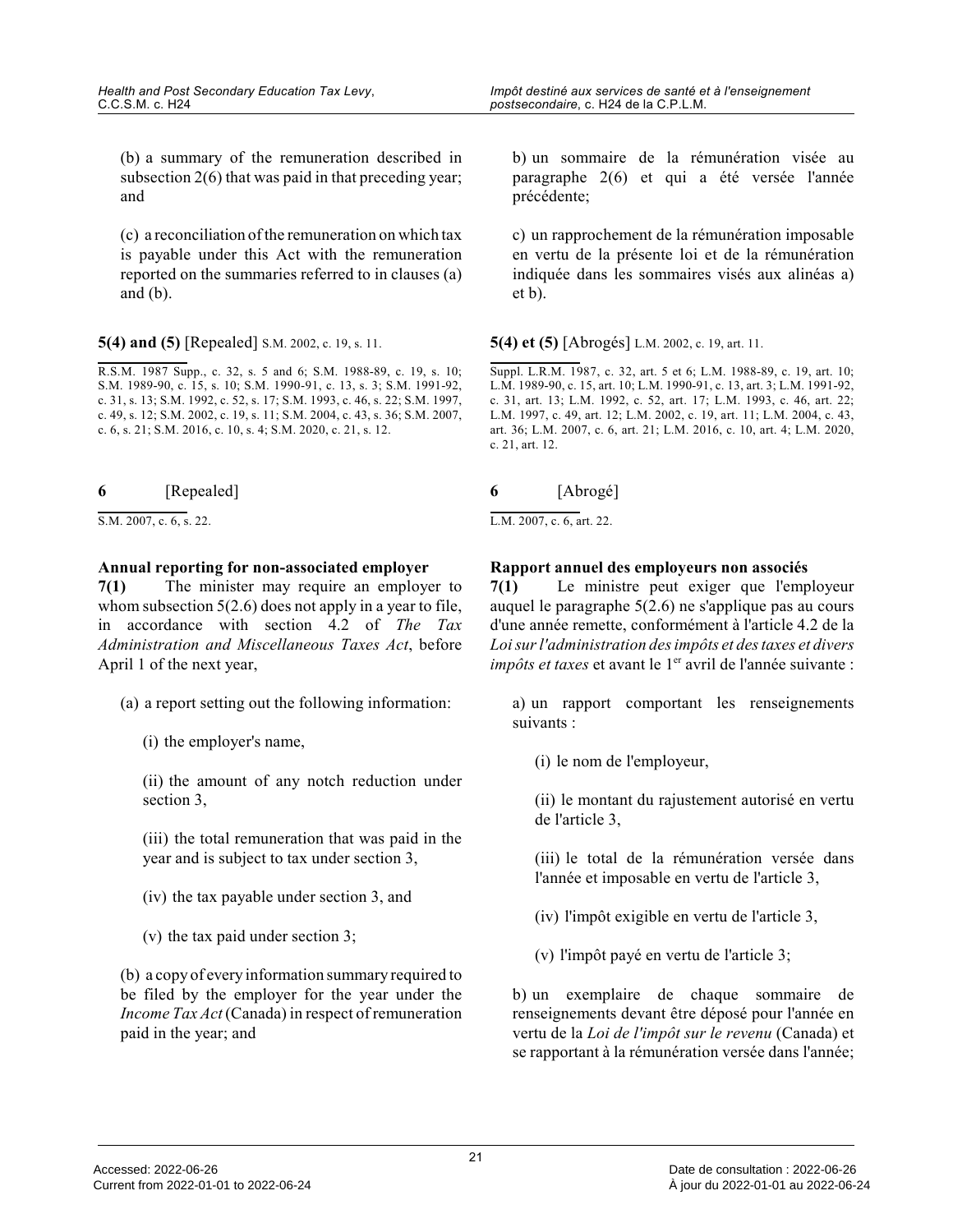(c) a reconciliation of the remuneration on which tax is payable under this Act with the remuneration reported on the information summaries.

When filing this information, the employer must als o pay any tax still owing for the year by the employer, including any interest and penalties owing because of a failure to pay tax when it was due under subsection 5(1).

**7(2)** [Repealed] S.M. 2005, c. 40, s. 22.

S.M. 1993, c. 46, s. 23; S.M. 2002, c. 19, s. 12; S.M. 2004, c. 43, s. 37; S.M. 2005, c. 40, s. 22; S.M. 2020, c. 21, s. 13.

#### **8 to 37** [Repealed]

R.S.M. 1987 Supp., c. 28, s. 3; S.M. 1988-89, c. 13, s. 14; S.M. 1990-91, c. 12, s. 9; S.M. 1991-92, c. 31, s. 14; S.M. 1992, c. 52, s. 18 to 24; S.M. 1993, c. 46, s. 24 to 28; S.M. 1997, c. 49, s. 13; S.M. 1998, c. 30, s. 24; S.M. 2000, c. 39, s. 22 to 24; S.M. 2001, c. 41, s. 6; S.M. 2002, c. 19, s. 13 and 14; S.M. 2003, c. 4, s. 27 to 31; S.M. 2004, c. 43, s. 38 to 41; S.M. 2005, c. 40, s. 22; S.M. 2007, c. 6, s. 22.

#### **Regulations**

**38(1)** The Lieutenant Governor in Council may make regulations

(a) respecting the time and manner of payment of tax under this Act;

(b) [repealed] S.M. 2007, c. 6, s. 22;

(c) prescribing circumstances in which subsections  $2(4)$  and  $(4.1)$  do not apply to a partnership;

(d) respecting any other matter the Lieutenant Governor in Council considers necessary or advisable for the purposes of this Act.

#### **Effective date**

**38(2)** A regulation under this section may be made retroactive to the extent the Lieutenant Governor in Council considers it necessary in order to implement or give effect to

c) un rapprochement de la rémunération imposable en vertu de la présente loi et de la rémunération indiquée dans les sommaires de renseignements.

Au moment du dépôt des renseignements susmentionnés, l'employeur paie l'impôt impayé pour l'année, y compris les intérêts et les pénalités exigibles en raison de son défaut de payer l'impôt que vise le paragraphe 5(1) dans le délai imparti.

#### **7(2)** [Abrogé] L.M. 2005, c. 40, art. 22.

L.M. 1993, c. 46, art. 23; L.M. 2002, c. 19, art. 12; L.M. 2004, c. 43, art. 37, L.M. 2005, c. 40, art. 22; L.M. 2020, c. 21, art. 13.

#### **8 à 37** [Abrogés]

Suppl. L.R.M. 1987, c. 28, art. 3; L.M. 1991-92, c. 31, art. 14; L.M. 1992, c. 52, art. 18 à 24; L.M. 1993, c. 46, art. 24 à 28; L.M. 1997, c. 49, art. 13; L.M. 1998, c. 30, art. 24; L.M. 2000, c. 39, art. 22 à 24; L.M. 2001, c. 41, art. 6; L.M. 2002, c. 19, art. 13 et 14; L.M. 2003, c. 4, art. 27 à 31; L.M. 2004, c. 43, art. 38 à 41; L.M. 2005, c. 40, art. 22; L.M. 2007, c. 6, art. 22.

#### **Règlements**

**38(1)** Le lieutenant-gouverneur en conseil peut, par règlement :

a) prendre des mesures concernant les modalités de temps et autres applicables au paiement de l'impôt sous le régime de la présente loi;

b) [abrogé] L.M. 2007, c. 6, art. 22;

c) prévoir les circonstances dans lesquelles les paragraphes 2(4) et (4.1) ne s'appliquent pas aux sociétés en nom collectif;

d) prendre toute autre mesure nécessaire ou souhaitable pour l'application de la présente loi.

#### **Effet rétroactif**

**38(2)** Les règlements pris en vertu du présent article peuvent avoir un effet rétroactif dans la mesure où l e lieutenant-gouverneur en conseil l'estime nécessaire afin qu'il soit donné effet :